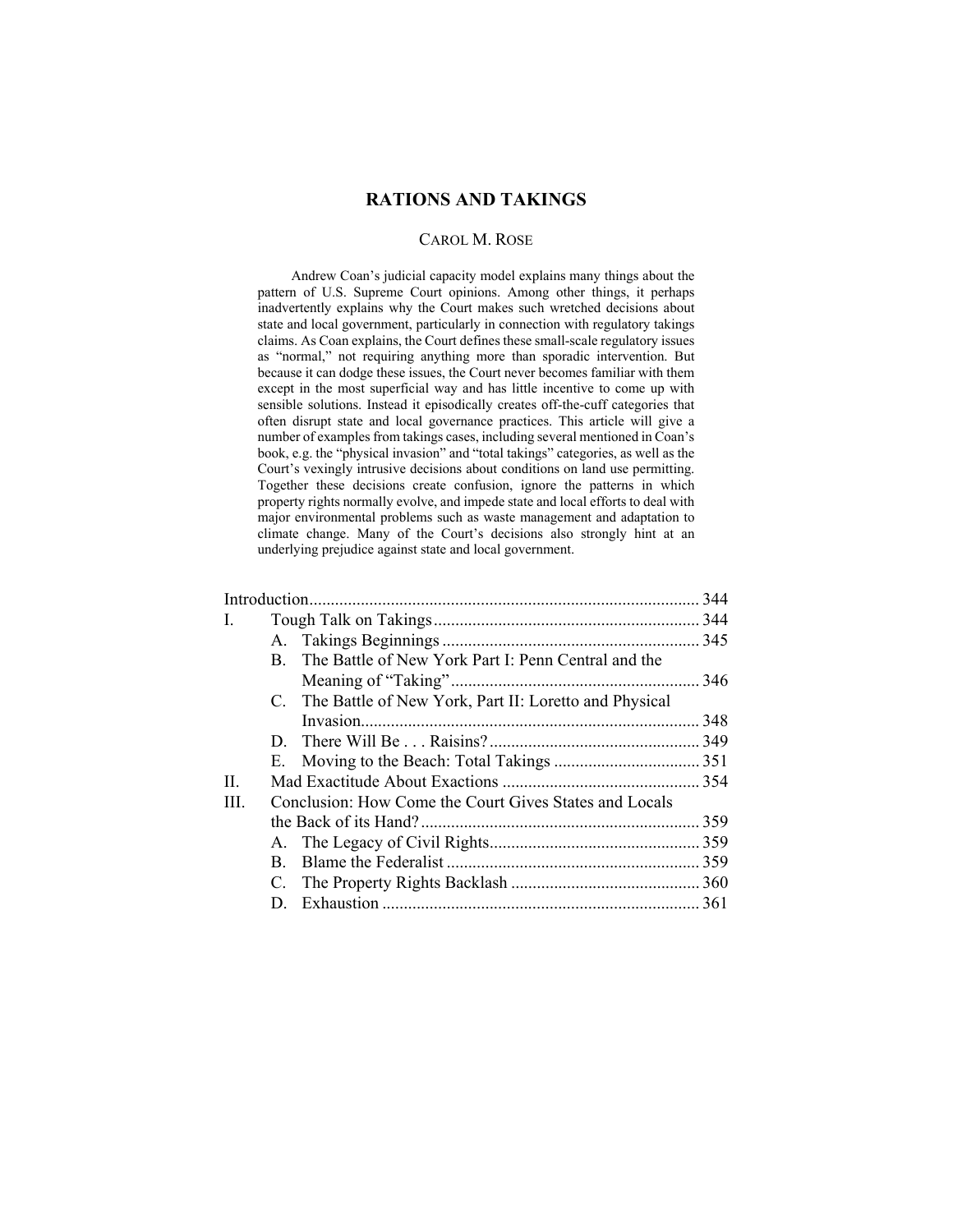### <span id="page-1-4"></span>**INTRODUCTION**

Andy Coan's new book, *Rationing the Constitution*, [1](#page-1-0) gives readers great insight into the ways that U.S. Supreme Court manages its own limited capacity, and the ways the Court effectively sidesteps or bars issues that would generate overwhelming volumes of litigation. But perhaps inadvertently, Coan's judicial capacity model also gives great insight into a less global question about the Court's jurisprudence: why it makes such inept decisions about state and local government. The Court's clumsy decisions hamstring several kinds of state and local authority, but one sees the pattern most clearly in the Court's decisions about regulatory "takings" of property.

In this article, I will review a number of the Court's takings cases and show how they create uncertainty, ignore basic patterns of the evolution of property rights, and impede state and local efforts to address important issues, particularly in environmental areas. I will conclude that these cases suggest an underlying disdain for state and local government that has long characterized the federal bench as well as many legal commentators.

### I. TOUGH TALK ON TAKINGS

In describing his central model of judicial capacity, Professor Coan observes that the Supreme Court generally faces two kinds of constitutional cases that threaten to overwhelm its docket: either smallishscale decisions that may come up very frequently, or cases involving especially important issues that are likely to act as magnets for multiple litigation.<sup>[2](#page-1-1)</sup> To avoid floodtides of these sorts of cases, Coan argues, the Court adopts a pattern of deference to governmental actions for the most part, punctuated from time to time with decisions featuring sweeping but hard-edged constraining rules.<sup>[3](#page-1-2)</sup> In his view, general deference fends off litigation while incidentally avoiding backlash against judicial meddling. Similarly, the occasional hard rules may be blunt instruments, but at least they provide clear answers to a range of constitutional problems, thus also staving off waves of clarifying litigation.<sup>[4](#page-1-3)</sup>

One of Coan's major examples for his thesis is the category of property "takings" cases, especially against state and local regulation. Does the thesis work here? My answer is yes and no: yes, the Court does generally follow Coan's pattern with local land use cases; but no, it doesn't

<span id="page-1-3"></span><span id="page-1-2"></span><span id="page-1-1"></span><span id="page-1-0"></span><sup>1.</sup> ANDREW COAN, RATIONING THE CONSTITUTION: HOW JUDICIAL CAPACITY SHAPES SUPREME COURT DECISION-MAKING (2019).

<sup>2.</sup> *Id.* at 24–29.

<sup>3.</sup> *Id.* at 24.

<sup>4.</sup> *Id.* at 20–29, 65–66, 138–39.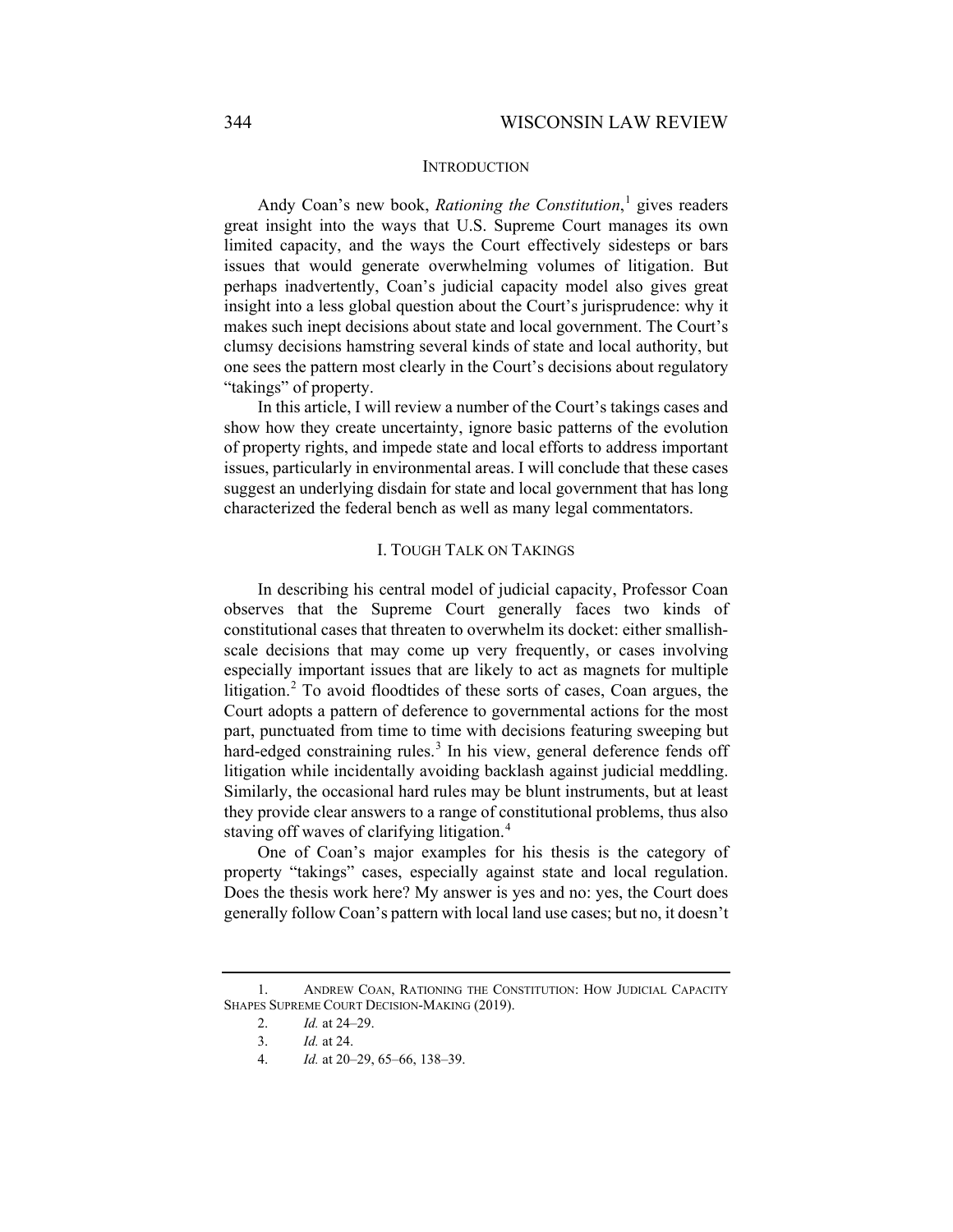work, precisely because the Court's interventions are too sporadic to create a sensible jurisprudence.

#### *A. Takings Beginnings*

I will start with a little primer on takings jurisprudence. The *ur*document in takings cases lies in the Constitution's Fifth Amendment, in relevant part: "No Person shall be . . . deprived of life, liberty, or property, without due process of law; nor shall private property be taken for public use, without just compensation."[5](#page-2-0) Ever since an 1897 Supreme Court ruling, this provision has been held to apply to state governmental actions as well as federal ones.<sup>[6](#page-2-1)</sup>

This of course leads to a thornier question: what governmental actions are constrained by this phrase, or rather, two phrases? Everyone agrees that governmental bodies cannot take title to an ordinary property without compensating the owner; that is a standard case of eminent domain. But is that all? A frequently cited case from the later nineteenth century is *Pumpelly v. Green Bay Co.*,<sup>[7](#page-2-2)</sup> which held that, no, there is more.<sup>[8](#page-2-3)</sup> *Pumpelly* ruled against a canal company whose dam left the plaintiff's farm property under water, and it is usually cited for the proposition that a physical invasion of property may also act as a taking.<sup>[9](#page-2-4)</sup> But on closer consideration, *Pumpelly* might have meant that a taking could be something else something like lessened value. Perhaps the case meant that *all* value of the property was gone, due to flooding, and this total loss would constitute a taking or at least its equivalent. On the other hand, the landowner still owned the flooded land, which would include the water column over it, and the *Pumpelly* owner might well have used the pond or lake for fishing, boating, and swimming, in which case only *some* value would be lost. But how much?

Soon enough, along came one of the Supreme Court's nostrums that Coan uses for his capacity model. In *Pennsylvania Coal Co v. Mahon*, [10](#page-2-5) Justice Oliver Wendell Holmes, after stating that "the extent of the diminution" was a factor for consideration, threw off the infamously casual rule that if a regulation goes "too far," it will count as a taking.<sup>[11](#page-2-6)</sup> In this case, in which a state statute basically revoked the plaintiff coal company's reserved right to mine under a landowner's property, he

<sup>5.</sup> U.S. CONST. amend. V.

<sup>6.</sup> *Chi., Burlington & Quincy R.R. v. City of Chicago*, 166 U.S. 226 (1897).

<sup>7.</sup> 80 Wall (13 U.S.) 166 (1872).

<sup>8.</sup> *Id.* at 176–79.

<span id="page-2-6"></span><span id="page-2-5"></span><span id="page-2-4"></span><span id="page-2-3"></span><span id="page-2-2"></span><span id="page-2-1"></span><span id="page-2-0"></span><sup>9.</sup> *See, e.g.*, *Loretto v. Teleprompter Manhattan CATV Corp.*, 458 U.S. 419, 427 (1982) (citing *Pumpelly*, 80 U.S. (13 Wall.) at 181).

<sup>10.</sup> 260 US 393 (1922).

<sup>11.</sup> *Id.* at 413, 415.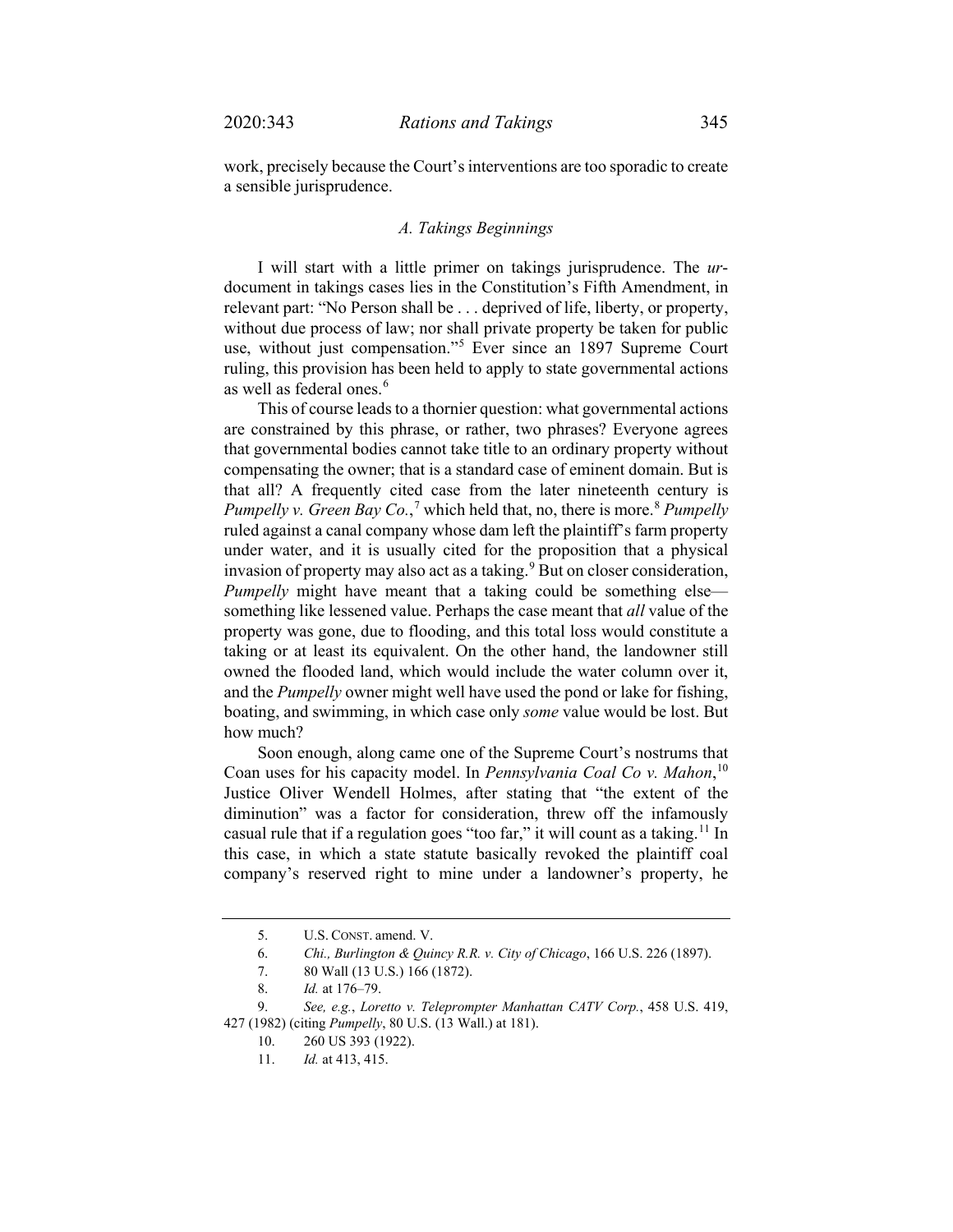pronounced that it did indeed go "too far." Coan argues that Holmes' vague "too far" standard actually gave a lot of room to states and local governments during several decades in which the Court refrained from hearing any major takings cases. $^{12}$  $^{12}$  $^{12}$ 

Now, there is much to be said about the *Penn Coal* case, and indeed much *has* been said, including by me,<sup>[13](#page-3-1)</sup> but I will refrain from saying much more about it. What I will say is that the case could have been treated as a garden variety taking of title, since as Holmes observed, Pennsylvania recognized the surface support right as an independent element of real estate that could be transferred or retained separately, somewhat akin to an easement.<sup>[14](#page-3-2)</sup> Instead, the case has become the poster child for the proposition that diminution of value can give rise to a regulatory takings case.

# *B. The Battle of New York Part I: Penn Central and the Meaning of "Taking"*

Coan cites my rather dyspeptic remarks that the regulatory takings rubric could be an endless source of antiregulatory litigation, given that virtually every governmental action has winners and losers, and losers can always claim that their losses go "too far."[15](#page-3-3) Naturally, I agree. But beyond that, my view begins to diverge from Coan's. After *Penn Coal*, the Court's next major takings case occurred many years later, in the 1978 *Penn Central* case.[16](#page-3-4) Here the Court upheld New York City's historic preservation regulation, which prevented the Penn Central railroad corporation from leasing the airspace above its Grand Central terminal for a much higher building.<sup>[17](#page-3-5)</sup> Coan treats the Supreme Court's ensuing decision as a continuation of the deference pattern, with the majority issuing a vague set of "factors" under which regulatory bodies almost always win.<sup>[18](#page-3-6)</sup> True enough, but what Coan misses is that the Court's fuzzy deference did not prevent backlash—one of the reasons for deference but instead ignited conservative outrage, helping to set off the so-called property rights movement that is still with us.

Meanwhile, like many others, Coan skips over another feature of *Penn Central*: the U.S. Supreme Court was engaged in a *sub silentio* battle with the New York Court of Appeals for control of the federal property

<sup>12.</sup> COAN, *supra* not[e 1,](#page-1-4) at 141.

<span id="page-3-6"></span><span id="page-3-5"></span><span id="page-3-4"></span><span id="page-3-3"></span><span id="page-3-2"></span><span id="page-3-1"></span><span id="page-3-0"></span><sup>13.</sup> Carol M. Rose, Mahon *Reconstructed: Why the Takings Issue is Still a Muddle*, 57 S. CAL. L. REV. 561 (1984).

<sup>14.</sup> *Mahon*, 260 U.S. at 414.

<sup>15.</sup> COAN, *supra* not[e 1,](#page-1-4) at 152.

<sup>16.</sup> *Penn Cent. Transp. Co. v. City of New York*, 438 U.S. 104 (1978).

<sup>17.</sup> *Id.*

<sup>18.</sup> COAN, *supra* not[e 1,](#page-1-4) at 141–42.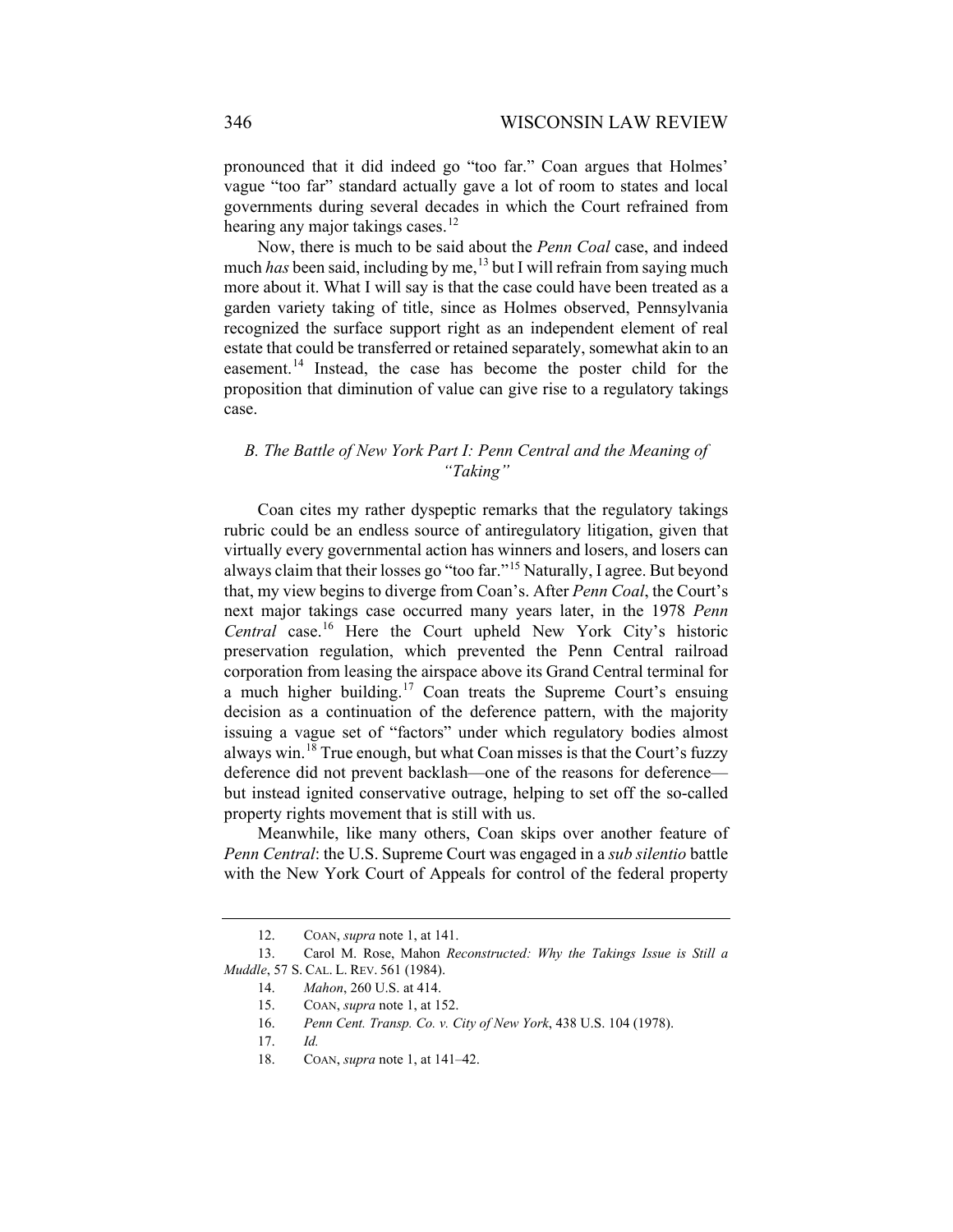takings rhetoric. Let me backtrack: Up to and including *Penn Central*, New York had had a perfectly sensible reading of the federal property clauses, even an old-fashioned one. Taking title, the quintessential example of eminent domain embodied in the second of the Fifth Amendment's two property-related clauses, counted as a constitutional taking of property and required compensation as such. Physical invasions were somewhat up in the air, but a physical invasion actually could be assimilated to title takings, in the sense that a physical invasion amounts to assertion of an easement. New York did not count diminutions of value as takings, comparable to eminent domain.[19](#page-4-0) Instead, the New York courts looked to the Fifth Amendment's first property-related clause, and treated value-diminutions as potential violations of due process, calling for the usual due process issues of reasonableness and fairness. $^{20}$  $^{20}$  $^{20}$ 

The New York courts thus recognized two kernels of truth in Holmes' *Penn Coal* nostrum: first, that even without taking title, regulation may treat some property so unfairly that some remedy is due; and second, that this kind of issue cannot be defined exactly in advance. Instead of cluttering up the eminent domain clause with the soft and necessarily ex post standards of fairness and balances, New York allocated diminution of value to a constitutional rubric in which fairness and balance are the normal questions. This is not to say that a due process/fairness discussion of diminution of value would be all sweetness and light, but by removing the diminution of value rubric from category of property takings, the New York approach would have parried the charge, led by Rehnquist's dissent and later resoundingly amplified in Richard Epstein's book, *Takings*, [21](#page-4-2) that you can't say that *no* property is taken if *a little bit* is taken.

The U.S. Supreme Court affirmed the outcome but nevertheless rejected New York's bifurcated approach, treating the diminution of value issue as one of a taking of property *vel non*. [22](#page-4-3) Consequently, federal takings cases have since turned into a hopeless *gemisch* of title, physical invasion, and diminution of value, and an equally messy *gemisch* of regulators' defenses, including nuisance prevention, implicit compensation via reciprocal benefits, and title definition.

<span id="page-4-0"></span><sup>19.</sup> *Penn Cent. Transp. Co. v. City of New York*, 366 N.E.2d 1271, 1278 (N.Y. 1977) (holding that a diminution of value is not a taking of property); *see also Fred F. French Investing Co. v. City of New York*, 350 N.E.2d 381, 385–86 (1976) (same).

<sup>20.</sup> *Penn Cent. Transp. Co.*, 366 N.E.2d at 1253.

<span id="page-4-3"></span><span id="page-4-2"></span><span id="page-4-1"></span><sup>21.</sup> *Penn Cent. Transp. Co.*, 438 U.S. at 149–50 (Rehnquist, J., dissenting); RICHARD A. EPSTEIN, TAKINGS: PRIVATE PROPERTY AND THE POWER OF EMINENT DOMAIN (1985).

<sup>22.</sup> *See Penn. Cent. Transp. Co.*, 438 U.S. at 123–28.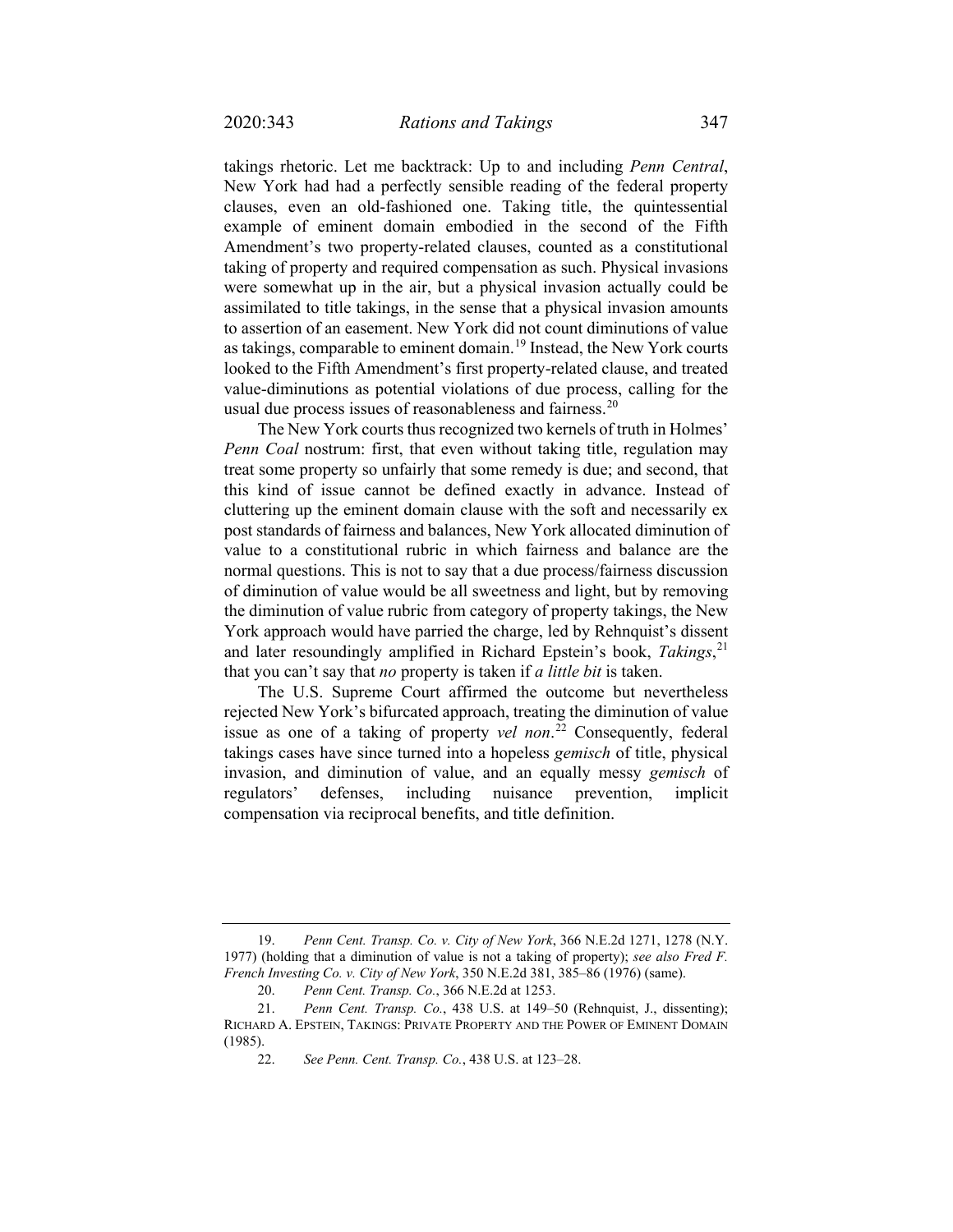### *C. The Battle of New York, Part II: Loretto and Physical Invasion*

A few years after *Penn Central*, the U.S. Supreme Court found an occasion to take a rather less decorous swipe at the New York Court of Appeals' approach to takings, now on the issue of physical invasion. Coan describes the *Loretto* case, which arose because New York had authorized cable companies to string wires across rental residential buildings, giving a nominal payment to each landlord.<sup>[23](#page-5-0)</sup> Together with some rooftop equipment, the wires used a total of an eighth of a cubic foot of space on Jean Loretto's building, which Loretto had not even noticed when she went up on the roof in the course of buying the building.<sup>[24](#page-5-1)</sup> But because the wires were actually visible, presumably she could not sue the seller for failure to disclose a "latent" defect. Whom to sue? Ah, the cable company, for a taking authorized by New York's statute! The beauty part, as they say in New York, is that if she won the takings claim, she might be able to deny access until the cable company ponied up a larger portion of the value of cable to her tenants, and perhaps even to tenants in other buildings along this cable line.

The New York Court of Appeals dutifully followed the U.S. Supreme Court's new regulatory takings factors but held that no, this was not a taking but rather a normal regulation serving the public purposes of fostering communication, with negligible physical intrusion and minimal impact on the landlord's expectations, economic or otherwise.<sup>[25](#page-5-2)</sup> The U.S. Supreme Court, however, played right into this rent-seeking scheme, reversing the New York Court and coming up with one of the blunderbuss rules that Coan's theory predicts: even the slightest physical invasion, said the Supreme Court, is a taking of property.<sup>[26](#page-5-3)</sup> One can almost hear it: Take that, New York Court of Appeals!

The general academic reaction was, how dumb is that? And why is this dinky cube of air a bigger deal than the Penn Central Corporation's multimillion-dollar loss of a huge airspace lease over Grand Central Station?<sup>[27](#page-5-4)</sup> Coan's view is that, dumb or not, the blunderbuss approach

<span id="page-5-1"></span><span id="page-5-0"></span><sup>23.</sup> *Loretto v. Teleprompter Manhattan CATV Cable Corp.*, 458 U.S. 419, 421– 24 (1982), *rev'g Loretto v. Teleprompter Manhattan CATV Cable Corp.*, 423 N.E.2d 320 (N.Y. 1981).

<sup>24.</sup> *Loretto*, 423 N.E.2d at 424, 443.

<sup>25.</sup> *Id.* at 328–36.

<sup>26.</sup> *Loretto*, 458 U.S. at 435–38.

<span id="page-5-4"></span><span id="page-5-3"></span><span id="page-5-2"></span><sup>27.</sup> *See, e.g.*, Robert M. DiGiovanni, Note, *Eminent Domain*—Loretto v. Teleprompter Manhattan CATV Corp.*: Permanent Physical Occupation as a Taking*, 62 N.C. L. REV. 153, 159–60 (1983) (noting an inconsistency in the Court's treatment of a physical invasion, the oddity of treating a tiny infraction by comparison to the airspace development rights in *Penn Central*); *see also* John J. Costonis, *Presumptive and Per Se Takings: A Decisional Model for the Takings Issue*, 58 N.Y.U. L.REV. 465, 506–15 (1983) (criticizing the rigidity of the Court's decision); Michael Gold, Note, Loretto v.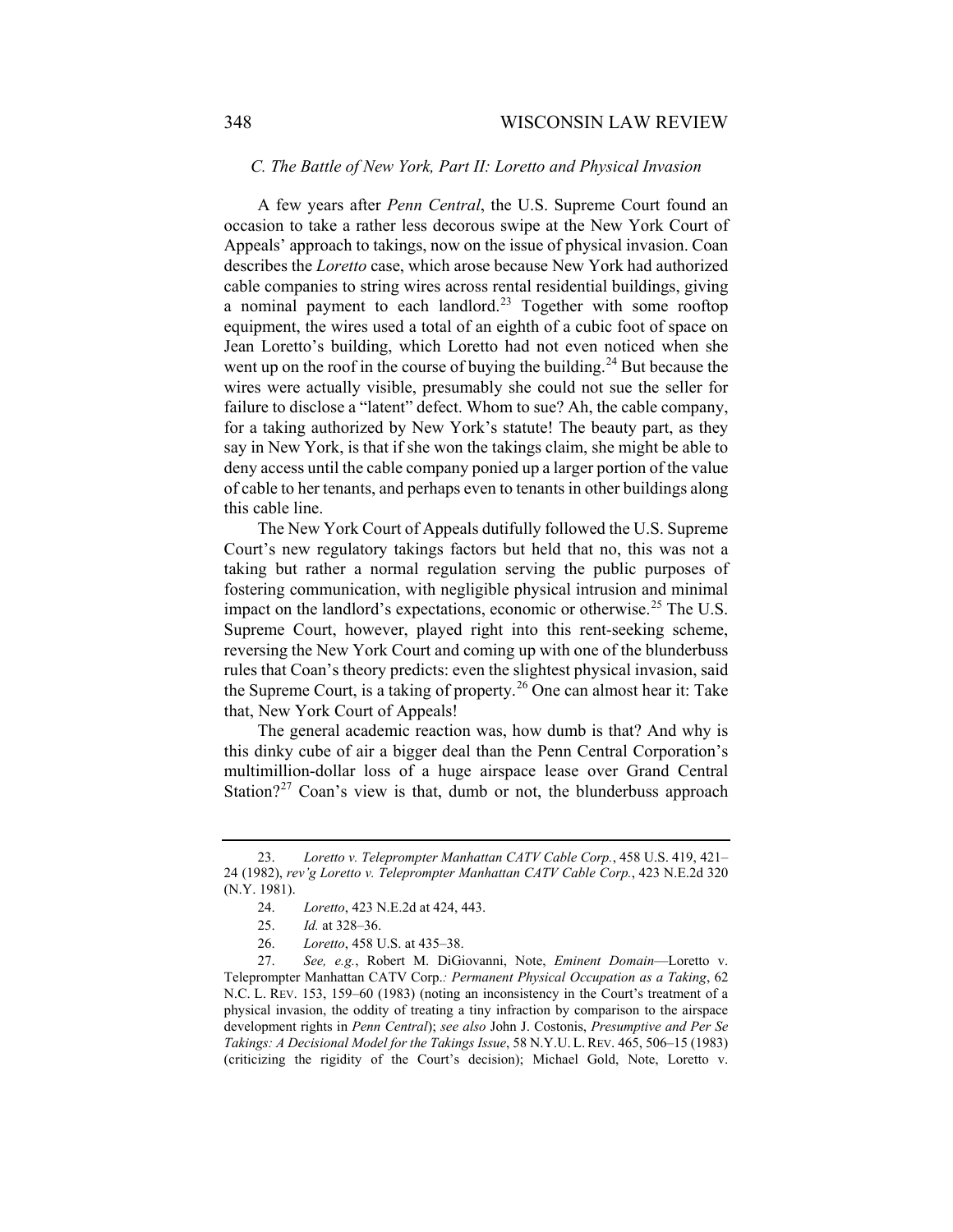saved the Court from a lot of piddling questions.<sup>[28](#page-6-0)</sup> But did it? Between *Penn Central* and *Loretto*, the Court had not found physical invasions in several other intrusions on property, leaving the category rather wobbly even after *Loretto'*s solemn pronouncement.[29](#page-6-1) As Justice Blackmun's dissent predicted,<sup>[30](#page-6-2)</sup> *Loretto* itself generated a little mini-jurisprudence of physical invasion, not all of it very comprehensible. The most notable case came in 1992, when a California mobile home park owner charged that his town's rent control ordinance, together with the state's mobile home regulations, effected a physical invasion by permitting tenants or their successors to stay on his land permanently.<sup>[31](#page-6-3)</sup> One might think that this claim would give the Court's increasingly conservative justices the opportunity to limit rent control, a type of measure that many economists see (and saw then) as a misguided impediment to housing development.<sup>[32](#page-6-4)</sup> But no. The Court's majority held that the new tenant's occupancy was not a physical invasion because the landlord had leased the unit in the first place, and besides, the landlord could get out of his fix, albeit with a rather complex and lengthy procedure.<sup>[33](#page-6-5)</sup> Apparently the problem was physical, but not an invasion. The message to the landlord was, better choose tenants more carefully. The message to other potential litigants was, so much for the clear rule about physical invasion.

## *D. There Will Be . . . Raisins?*

Perhaps it is no wonder that the most recent episode of physical invasion is truly weird. This case involves raisins, yes, raisins.  $34$  Under legislation originally dating back to the New Deal's experiments with

Teleprompter Manhattan CATV Corp.*: The Propriety of a Per Se Rule in Takings Claims*, 16 J. MARSHALL L. REV. 419, 427–30 (1983) (same).

<sup>28.</sup> *See* COAN, *supra* note [1,](#page-1-4) at 151.

<span id="page-6-1"></span><span id="page-6-0"></span><sup>29.</sup> *See, e.g.*, *PruneYard Shopping Ctr. v. Robins*, 447 U.S. 74 (1980) (holding that a California law requiring a shopping center to allow leaflet distribution was not a taking).

<span id="page-6-2"></span><sup>30.</sup> *Loretto*, 458 U.S. at 451 (Blackmun, J., dissenting) (arguing that litigants would search for ways to "shoehorn" regulations into the category of physical invasion).

<sup>31.</sup> *Yee v. City of Escondido*, 503 U.S. 519 (1992).

<span id="page-6-4"></span><span id="page-6-3"></span><sup>32.</sup> The Court had approved rent control in Washington, D.C. in the years just after World War I, in *Block v. Hirsch*, 256 U.S. 135 (1921), but that case could have been read to apply only to emergency situations (This was Holmes' own reading of the case in *Pennsylvania Coal Co. v. Mahon*, 260 U.S. 393, 416 (1922)). For economists' views of rent control, see, for example, Edward L. Glaeser & Erzo F.P. Luttmer, *The Misallocation of Housing Under Rent Control*, 93 AM. ECON. REV. 1027 (2003) (criticizing rent control); ANTHONY DOWNS, RESIDENTIAL RENT CONTROLS: AN EVALUATION 1–2 (1988) (same); *cf.* Margaret J. Radin, *Residential Rent Control*, 15 PHIL. &PUB. AFF. 350, 358, 364–65 (1986) (arguing that "personhood" considerations might outweigh the conventional economic approach).

<span id="page-6-5"></span><sup>33.</sup> *Yee*, 503 U.S. at 527–28, 532.

<span id="page-6-6"></span><sup>34.</sup> *Horne v. Dep't of Agric.*, 135 S. Ct. 2419, 2424 (2015).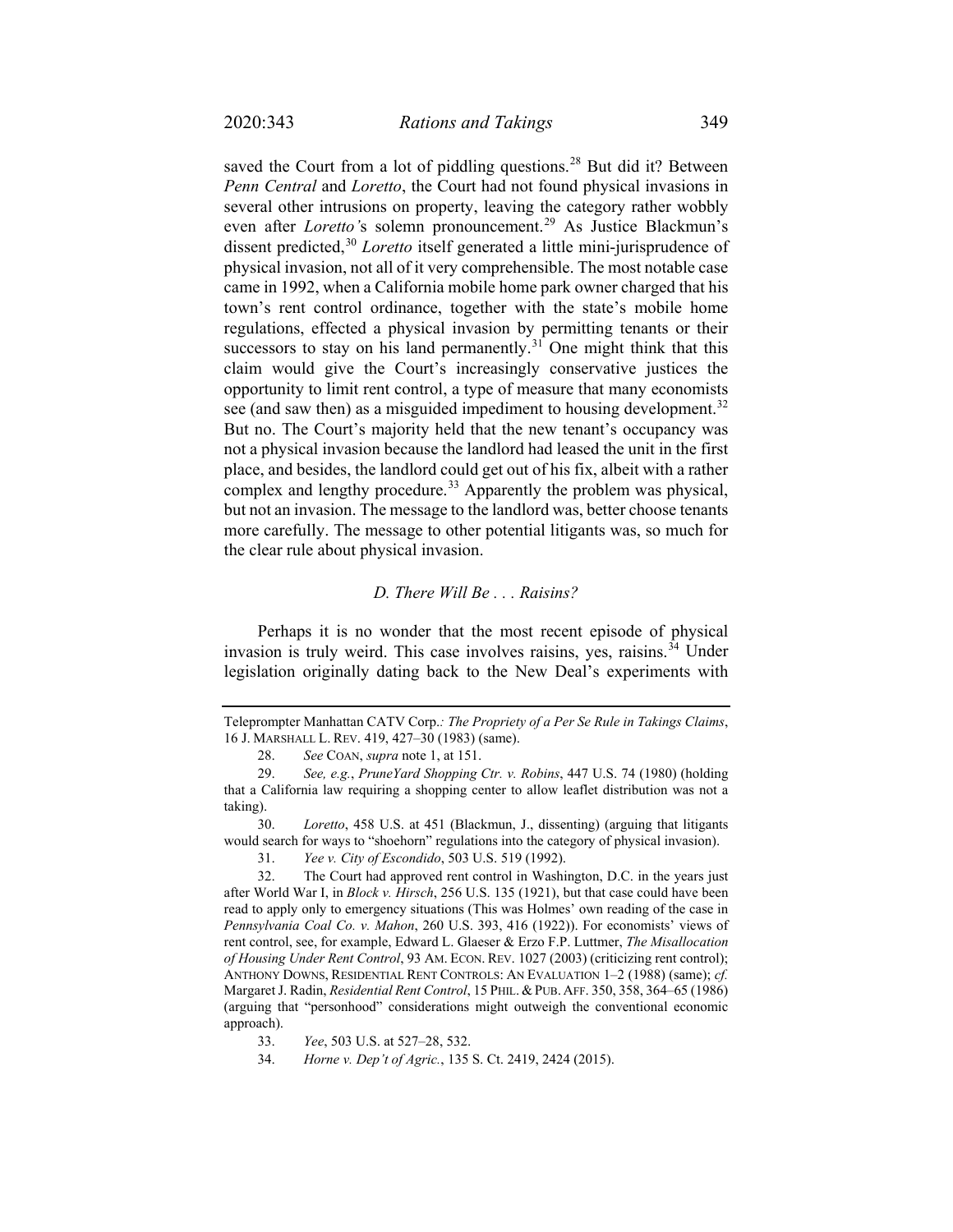production controls, a federally authorized but California-based Raisin Administrative Committee—dominated by California raisin farmers could require raisin growers to give up substantial portions of their annual crops to a raisin "reserve" in order to stabilize prices—that is to say, make prices higher.<sup>[35](#page-7-0)</sup> Aside from the raisin growers and apparently the U.S. Department of Agriculture, no one seemed to think this antiquated supply-limiting cartel was a good idea.<sup>[36](#page-7-1)</sup> In fact, one of the crustier raisin farmers, the aptly-named Marvin Horne, didn't like it either, and he refused to hand over large portions of several years' of his raisin crop.<sup>[37](#page-7-2)</sup> Horne alleged that the required hand-over constituted a taking of property.<sup>[38](#page-7-3)</sup> This argument failed until the U.S. Supreme Court agreed to hear his case and then ruled that the legislation did effect a taking as—what else?—a physical invasion of his raisins.[39](#page-7-4) For good measure, Justice Robert's opinion allowed as damages the market price of the forfeited raisins—a price presumably substantially lifted by the very same collective action scheme that *Horne* refused to join. $40$ 

Getting rid of this antiquated price-rigging arrangement is undoubtedly a benefit to the raisin-eating public, and probably to the raisin farmers themselves insofar as the scheme's demise may induce more modern approaches to raisin marketing.<sup>[41](#page-7-6)</sup> But a physical invasion? Really? What got invaded? And if it was raisins, was everything lost? What about the compensatory aspects of the scheme, in the form of higher prices for the retained raisins, as well as a residual right to payment in case the Board could sell the forfeited raisins in international markets? And how many raisins did it take to count as an invasion? Or does the taking go raisin by raisin?<sup>[42](#page-7-7)</sup>

In the end, one cannot read *Horne* without thinking that "physical invasion" acted as a makeweight for getting rid of something that the Court thought to be entirely obsolete, and in this case, with good reason. But given the current composition of the Court, the category of physical invasion is most likely simply to turn into another source of antiregulatory

<span id="page-7-6"></span><span id="page-7-5"></span><span id="page-7-4"></span>41. *See* Jonah Engel Bromwich, *The Raisin Situation*, N.Y. TIMES (Apr. 27, 2019), https://www.nytimes.com/2019/04/27/style/sun-maid-raisin-industry.html [https://perma.cc/N5RS-6XM6] (describing the subsequent history of raisin industry).

<span id="page-7-7"></span>42. Justice Breyer's opinion focused on the compensatory aspects of the scheme, which could negate a taking claim. *Horne*, 135 S. Ct. at 2433–36 (Breyer, J., concurring in part and dissenting in part). Moreover, by ignoring compensation for the remaining raisins, the majority's opinion suggests that the property taking was raisin by raisin, rather than Horne's harvest as a whole.

<sup>35.</sup> *Id.*

<span id="page-7-3"></span><span id="page-7-2"></span><span id="page-7-1"></span><span id="page-7-0"></span><sup>36.</sup> *See id.* at 2438 (Sotomayor, J., dissenting) (observing that the regulation may be "outdated" or "downright silly").

<sup>37.</sup> *Id.* at 2424.

<sup>38.</sup> *Id.* at 2425.

<sup>39.</sup> *Id.* at 2428.

<sup>40.</sup> *Id.* at 2432–33.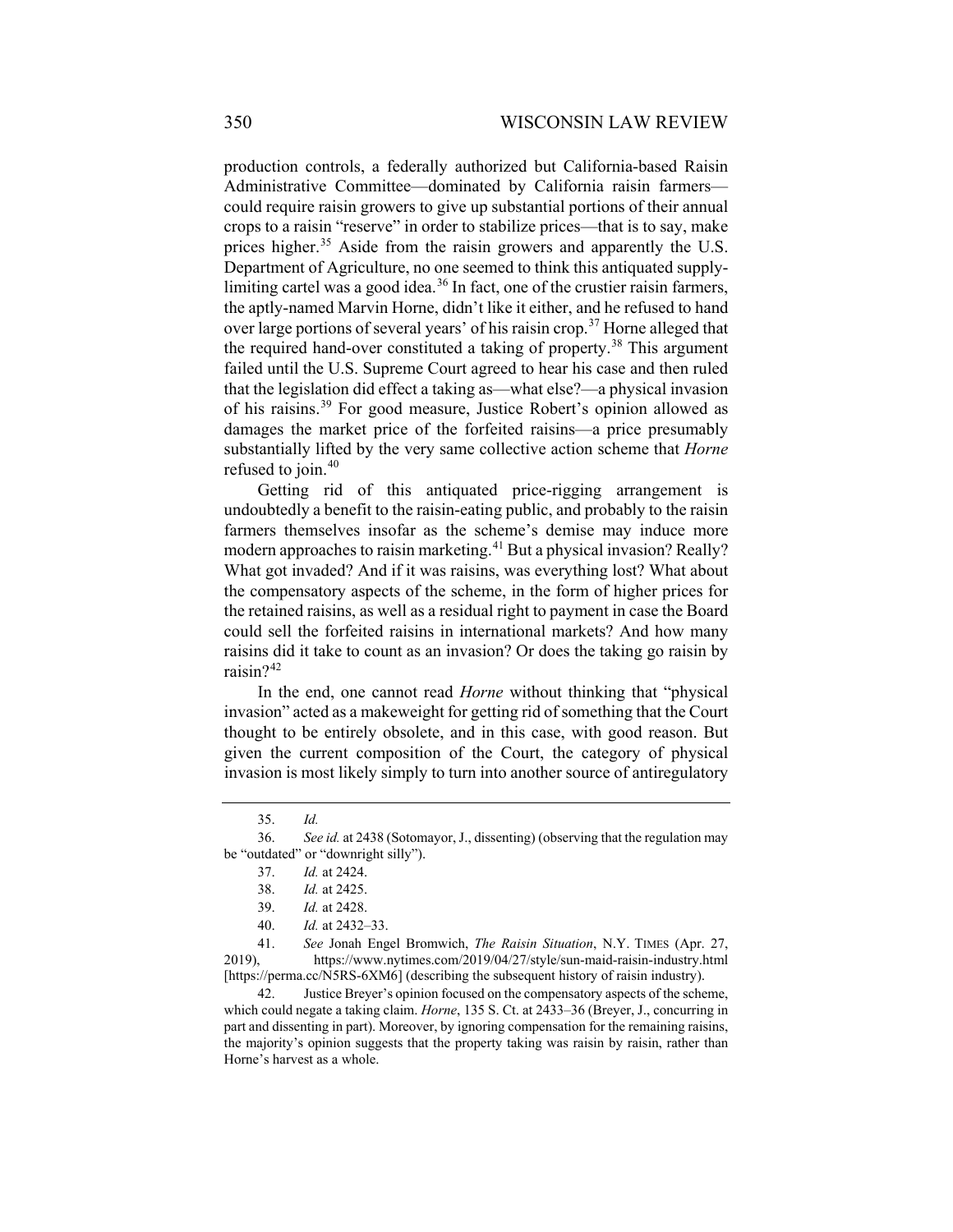ammunition, to be deployed when the Court is so inclined, which could be rather often. For Coan's capacity model, the point is that this seemingly draconian category has become less a clarifying rule than an invitation to a quite peculiar new casuistry.

### *E. Moving to the Beach: Total Takings*

Much the same fate has overtaken the other supposedly clear takings rule, first announced in *Lucas v. South Carolina Coastal Council*. [43](#page-8-0) If one says, as Justice Scalia did in *Lucas*, that a loss of "all economic value" is a taking, the objective presumably is to nail down at least one more kind of diminution of value that will count. But of course it does no such thing. All economic value of what? Total taking of what? What is the underlying property?

<span id="page-8-6"></span>*Lucas* revolved around South Carolina's effort to keep new seaside construction behind a projected flood line, a measure that would have kept Lucas from building his dream house on his two beach lots.<sup>[44](#page-8-1)</sup> Poor Lucas, he lost everything. But wait, did he? As Vicki Been (among others) pointed out, Lucas was a real estate developer, and he himself had been a partner in the firm that sold off the nearby land.<sup>[45](#page-8-2)</sup> What was the relevant property to which to compare the loss? The lots he so thoughtfully acquired for himself? The entire area he had been helped to develop? Something in between? This is of course the notorious "denominator problem" that dogs any case about diminution of value, including supposedly total diminutions of value. Total diminutions in value *of what*?[46](#page-8-3)

<span id="page-8-7"></span>Thus, here too a blunderbuss rule has not so much clarified future decisions as created a new cottage industry in defining the relevant property rights that are supposedly totally diminished.<sup>[47](#page-8-4)</sup> A similar cottage industry has emerged to define the potential defenses that Scalia scattered out as crumbs to local regulators. One defense is that even total losses are not takings if the relevant regulation abates a nuisance.<sup>[48](#page-8-5)</sup> But what kind of

<span id="page-8-3"></span>46. For the denominator problem, see Stuart Banner, Murr *and Merger*, in 7 BRIGHAM-KANNER PROPERTY RIGHTS CONFERENCE J. 185, 186–90 (2018) (describing the denominator problem in the context of the Supreme Court's decision in *Murr v. Wisconsin*).

<sup>43.</sup> 505 U.S. 1003 (1992).

<sup>44.</sup> *Id.* at 1006–09.

<span id="page-8-2"></span><span id="page-8-1"></span><span id="page-8-0"></span><sup>45.</sup> Vicki Been, *Lucas v. The Green Machine: Using the Takings Clause to Promore More Efficient Regulation*, *in* PROPERTY STORIES 229, 303–06 (Gerald Korngold & Andrew P. Morriss eds., 2d ed. 2009); Carol M. Rose, *The Story of* Lucas*: Environmental Land Use Regulations Between Developers and the Deep Blue Sea*, *in* ENVIRONMENTAL LAW STORIES 237, 263–64 (Oliver A. Houck & James Lazarus eds., 2005) [hereinafter Rose, *Deep Blue Sea*].

<span id="page-8-5"></span><span id="page-8-4"></span><sup>47.</sup> *See, e.g.*, *id.* at 189–90 (describing the denominator arguments in the recent Supreme Court case).

<sup>48.</sup> *Lucas*, 505 U.S. at 1029–30 (describing nuisance exceptions).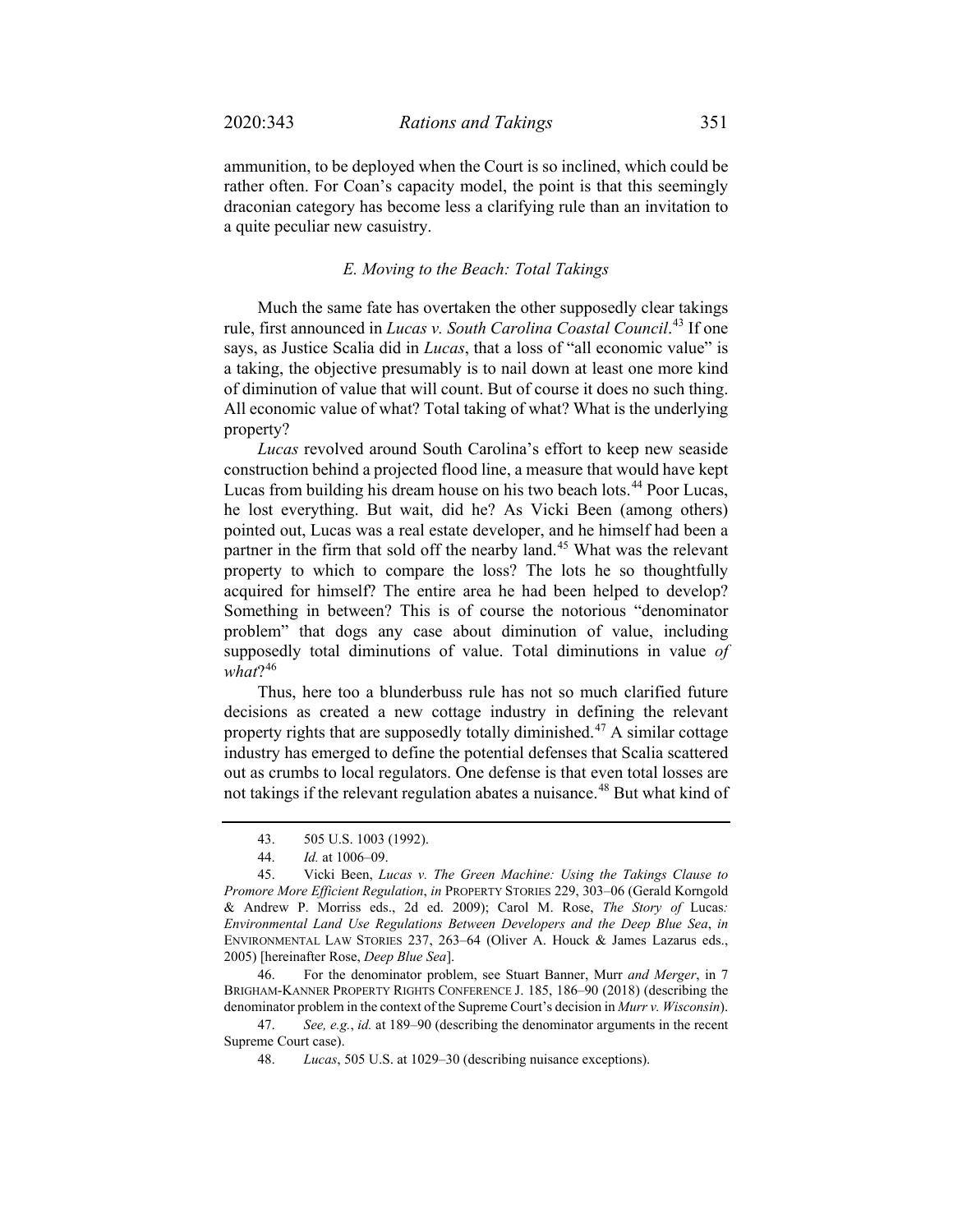nuisance? Is it only the kind recognized in later 19th Century common law, as Scalia would have it? Or is it something reflecting evolving modern practices, as Justice Kennedy opined?[49](#page-9-0) Another defense protects regulations that affect something not included in a state's definition of the owner's title.<sup>[50](#page-9-1)</sup> Litigators now debate what an owner's title includes, particularly in the beach cases that question whether private title was always subject to a "public trust"—effectively a public easement over beachfront property.<sup>[51](#page-9-2)</sup>

Quite aside from the confusion swirling around the category of total economic loss, the *Lucas* case has cast a pall over state and local efforts to address one of the most serious issues of our time: climate change. South Carolina's beachfront management law was a relatively early effort to adapt to rising sea levels. The ever-encroaching sea puts beachfront structures at risk, and this fact increases owners' clamor for counterproductive beachfront armor before big storms, and for assistance with cleanup and reconstruction afterwards—or ultimately, for costly taxpayer-funded insurance and buyout programs that may still leave the most vulnerable households to lump their fate.<sup>[52](#page-9-3)</sup> But how to make owners retreat from the waterfront without running afoul of takings doctrines? Established land use law holds that regulators cannot require existing properties to be torn down without compensation; $^{53}$  $^{53}$  $^{53}$  instead, new land use regulations have to grandfather pre-existing uses, an idea that actually enjoys considerable intuitive support, despite the headaches it has caused on numerous regulatory fronts.<sup>[54](#page-9-5)</sup> In the face of that well-established doctrine, South Carolina reached for a next-best and gradualist solution: it established a setback line from the ocean; seaward of that line, it prohibited new construction as well as replacement of storm-demolished structures.<sup>[55](#page-9-6)</sup> The idea was that over time, the beachfront could be cleared of high-risk and demanding structures, without disrupting existing properties so long as their structures remained intact.[56](#page-9-7) Scalia's *Lucas* opinion treated this

<span id="page-9-0"></span><sup>49.</sup> *Id.* at 1035 (Kennedy, J., concurring) (arguing that takings jurisprudence permits evolving regulation beyond common law nuisance prevention).

<sup>50.</sup> *Id.* at 1027–29.

<span id="page-9-2"></span><span id="page-9-1"></span><sup>51.</sup> *See* Robin Kundis Craig, *Public Trust and Public Necessity Defenses to*  Takings Liability for Sea Level Rise Responses on the Gulf Coast, 26 J. LAND USE & ENVTL. L. 395, 403 (2011).

<span id="page-9-3"></span><sup>52.</sup> *See* Rose, *Deep Blue Sea*, *supra* not[e 45,](#page-8-6) at 261–62; Eric Roston, *FEMA May Have to Buy Millions of U.S. Homes, Due to Climate Crisis, AL JAZEERA (Oct. 9, 2019),* [https://www.aljazeera.com/ajimpact/fema-buy-millions-homes-due-climate-crisis-](https://www.aljazeera.com/ajimpact/fema-buy-millions-homes-due-climate-crisis-191009183328285.html)[191009183328285.html](https://www.aljazeera.com/ajimpact/fema-buy-millions-homes-due-climate-crisis-191009183328285.html) [https://perma.cc/92RB-6L5L].

<span id="page-9-5"></span><span id="page-9-4"></span><sup>53.</sup> *See, e.g.*, *Hawkins v. Talbot*, 80 N.W.2d 863, 864–65 (Minn. 1957) (citing an established principle of exempting pre-existing uses from new land use regulations).

<span id="page-9-7"></span><span id="page-9-6"></span><sup>54.</sup> Christopher Serkin, *Existing Uses and the Limits of Land Use Regulations*, 84 N.Y.U. L. REV. 1222, 1223–27 (2009).

<sup>55.</sup> *See* Rose, *Deep Blue Sea*, *supra* not[e 45,](#page-8-6) at 261–63.

<sup>56.</sup> *See id.*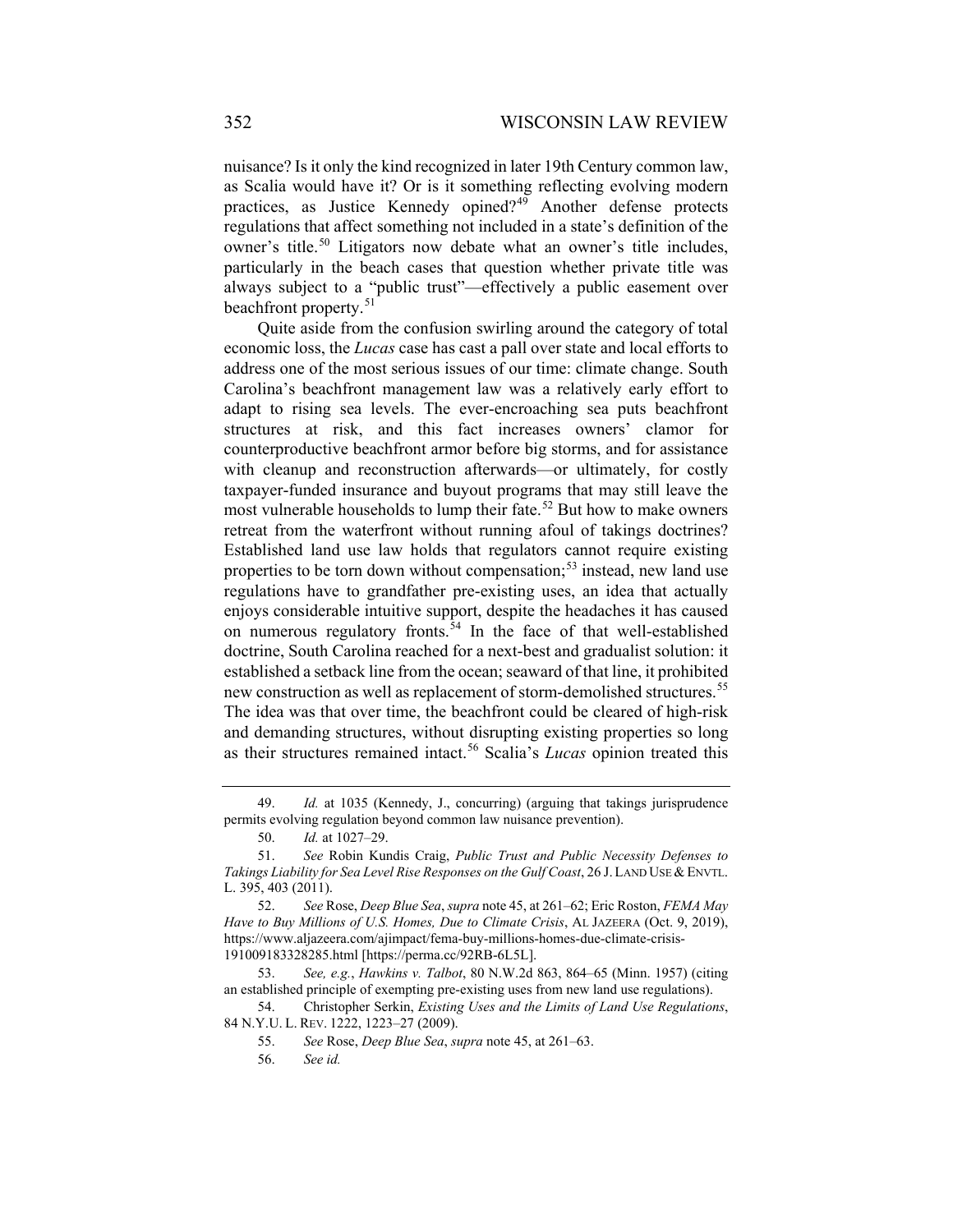gradualist approach as a taking, clearly finding it illegitimate that the law would have stopped Lucas from building the same kind of house that the neighbors already had.<sup>[57](#page-10-0)</sup> South Carolina thus was caught in a takings clause squeeze: because of long-settled takings jurisprudence, the state could not require that existing structures be removed without compensation. But because the existing structures acted as the model of what was allowable, the state could not prevent Lucas' new construction either—unless, of course, it also paid takings compensation. No wonder that Robin Craig, one of the nation's most prominent scholars of ocean and water law, describes the takings clause as a notable impediment to public measures to adapt to climate change.<sup>[58](#page-10-1)</sup>

<span id="page-10-4"></span>It is worth noting that Scalia's reference to existing structures as a standard reflects the misguided view that fairness in this context involves a kind of crude equality. This view does not account for increasing marginal costs when common pool resources face increasing pressure from users; I have described the problem as the unfortunate confrontation of the equality norm with the evolution of property.<sup>[59](#page-10-2)</sup> As a number of economists have observed, successful property regimes have an evolutionary pattern, in which property limitations become more sharply defined as resource use becomes more intense.<sup>[60](#page-10-3)</sup> When users are few and casual, their uses of common pool resources—like air or water or even space—likely have low spillover costs; but every combination of more users and more intense uses brings marginally higher costs. If successfully managed, changes in property rules will reflect those rising higher costs. Customers freely enter a little-used dance hall, but if the place grows popular, those customers will face rationing measures in the form of ticket prices and waiting lines. Similarly, no one used to care much whether one beachfront homeowner constructed a berm to catch sand over a ten-mile stretch of beach, but later would-be berm-builders can expect greater regulation or even prohibition—especially as we learn more about the illeffects of placing hardscape on the beach, and especially in an overall environment of rising seas. In these evolutionary patterns, what was fair

<sup>57.</sup> *Lucas v. S.C. Coastal Council*, 505 U.S. 1003, 1008, 1031 (1992).

<span id="page-10-1"></span><span id="page-10-0"></span><sup>58.</sup> *See* Robin Kundis Craig, *"Stationarity is Dead"—Long Live Transformation: Five Principles for Climate Change Adaptation Law*, 34 HARV. ENVTL. L. REV. 9, 61 (2010).

<span id="page-10-2"></span><sup>59.</sup> Carol M. Rose, *The Equality Norm Meets the Evolution of Property in the Law of "Takings*,*"* 35 SOC. PHIL. & POL'Y 149–53 (2018) [hereinafter Rose, *Equality Norm*].

<span id="page-10-3"></span><sup>60.</sup> *See, e.g.*, Harold Demsetz, *Toward a Theory of Property Rights*, 57 AM. ECON. REV. (1967) (describing the evolution of property rights under a greater intensity of resource use); Terry Anderson & P.J. Hill, *The Evolution of Property Rights: A Study of the American West*, 18 J.L. & ECON. 163 (1975) (same).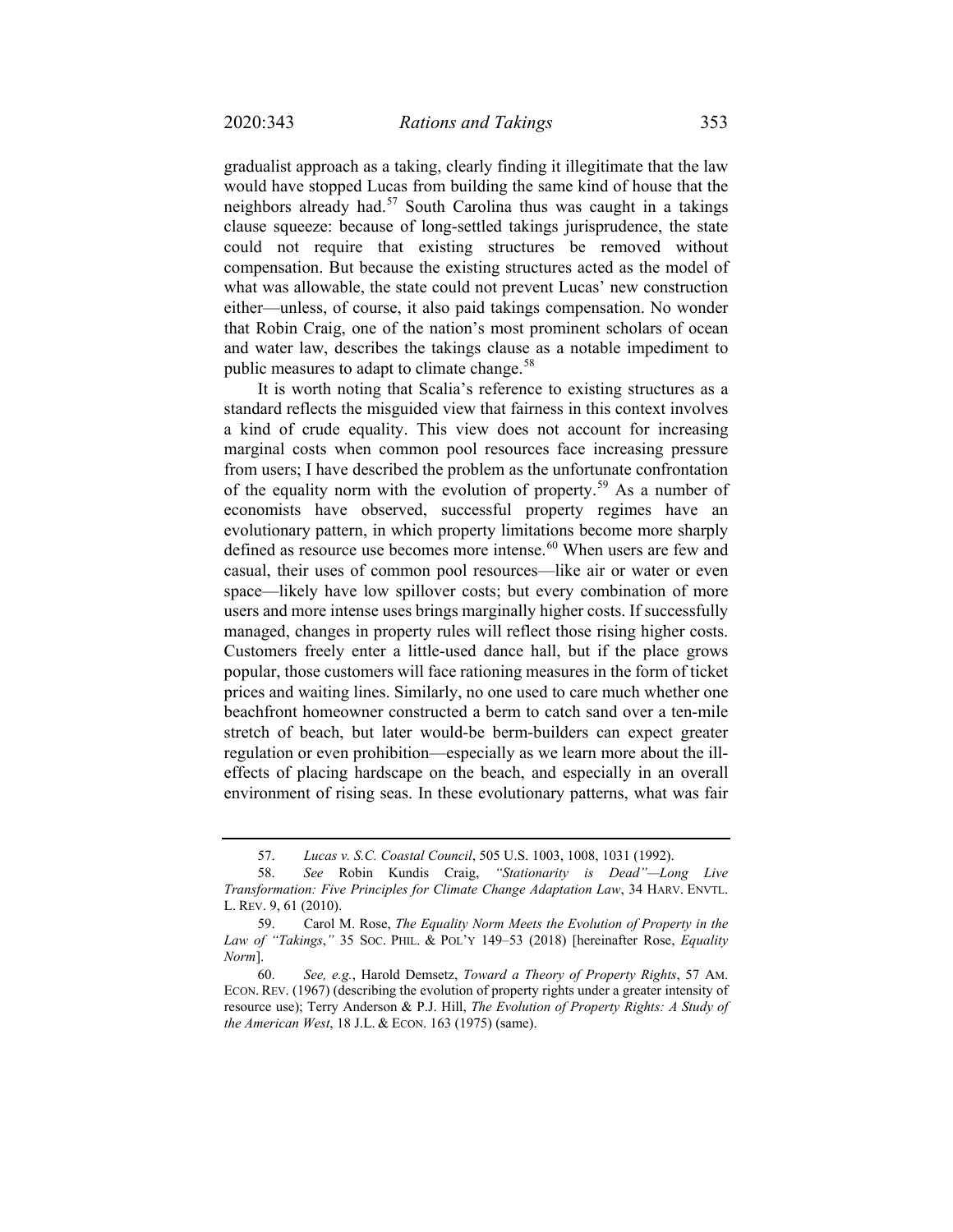for earlier users cannot be taken as a benchmark for later users under more intense resource pressure, and *Lucas* did a disservice to suggest the opposite.[61](#page-11-0) It is a disservice that is doubly problematic in light of local and state efforts to deal with the effects of climate change.

### II. MAD EXACTITUDE ABOUT EXACTIONS

Closely related to the takings cases are the property cases involving state or local conditions on land use development. These are the unlovely offspring of takings jurisprudence: the so-called "exactions" cases, where Coan candidly confesses that his rationing pattern comes loose at the seams.<sup>[62](#page-11-1)</sup> These cases reflect the concern that local governments might use their permitting powers to make excessive demands on new development. They are sometimes dubbed cases of "unconstitutional conditions"; the idea, roughly, is that if regulators insist that developers meet conditions that could not have been required without compensation outside the permitting process, regulators cannot leverage the permitting process to get those conditions for free.<sup>[63](#page-11-2)</sup> As Professor Tim Mulvaney points out, however, this formulation can overlook the point that regulators actually do have some permitting powers, and that instead of negotiating over permits, they could simply deny permits outright.<sup>[64](#page-11-3)</sup> That is to say, the regulators do bring something to the table. The nub of the exactions problem is whether regulators might use that something to bargain with developers for something else.

<span id="page-11-7"></span>Exactions or unconstitutional conditions cases started with *Nollan v. California Coastal Commission*, [65](#page-11-4) in which the state Commission insisted that as a condition for redevelopment, a shoreline owner should allow a beach walkway between two state parks on either side of the property.<sup>[66](#page-11-5)</sup> One might imagine that park-goers had been walking across this beachfront between parks already, or at least trying to do so,  $67$  but Justice Scalia's majority opinion huffed about physical intrusion and then scoffed

- 65. 483 U.S. 825 (1987).
- 66. *Id.* at 827–28.

<span id="page-11-6"></span><span id="page-11-5"></span><span id="page-11-4"></span>67. If so, there might have been a case for "implied dedication" to public use, which California law has recognized in the past for coastal properties. *See Gion v. City of Santa Cruz*, 465 P.2d 50 (Cal. 1970) (recognizing the doctrine on the beach); *Friends of Martin's Beach v. Martin's Beach 1, LLC*, 201 Cal. Rptr. 3d 516, 540–48 (Cal. Ct. App. 2016) (discussing doctrine and limitations), *review denied and ordered not published by Friends of Martin's Beach v. Martin's Beach 1, LLC*, No. S235039, 2016 Cal. LEXIS 5099 (Cal. 2016).

<span id="page-11-0"></span><sup>61.</sup> Rose, *Equality Norm*, *supra* note [59,](#page-10-4) at 149–53; Rose, *Deep Blue Sea*, *supra*  not[e 45,](#page-8-6) at 275–76.

<sup>62.</sup> COAN, *supra* not[e 1,](#page-1-4) at 158–61.

<span id="page-11-3"></span><span id="page-11-2"></span><span id="page-11-1"></span><sup>63.</sup> Timothy M. Mulvaney, *The State of Exactions*, 61 WM. & MARY L. REV. 169, 181–82 (2019).

<sup>64.</sup> *Id.* at 183–84.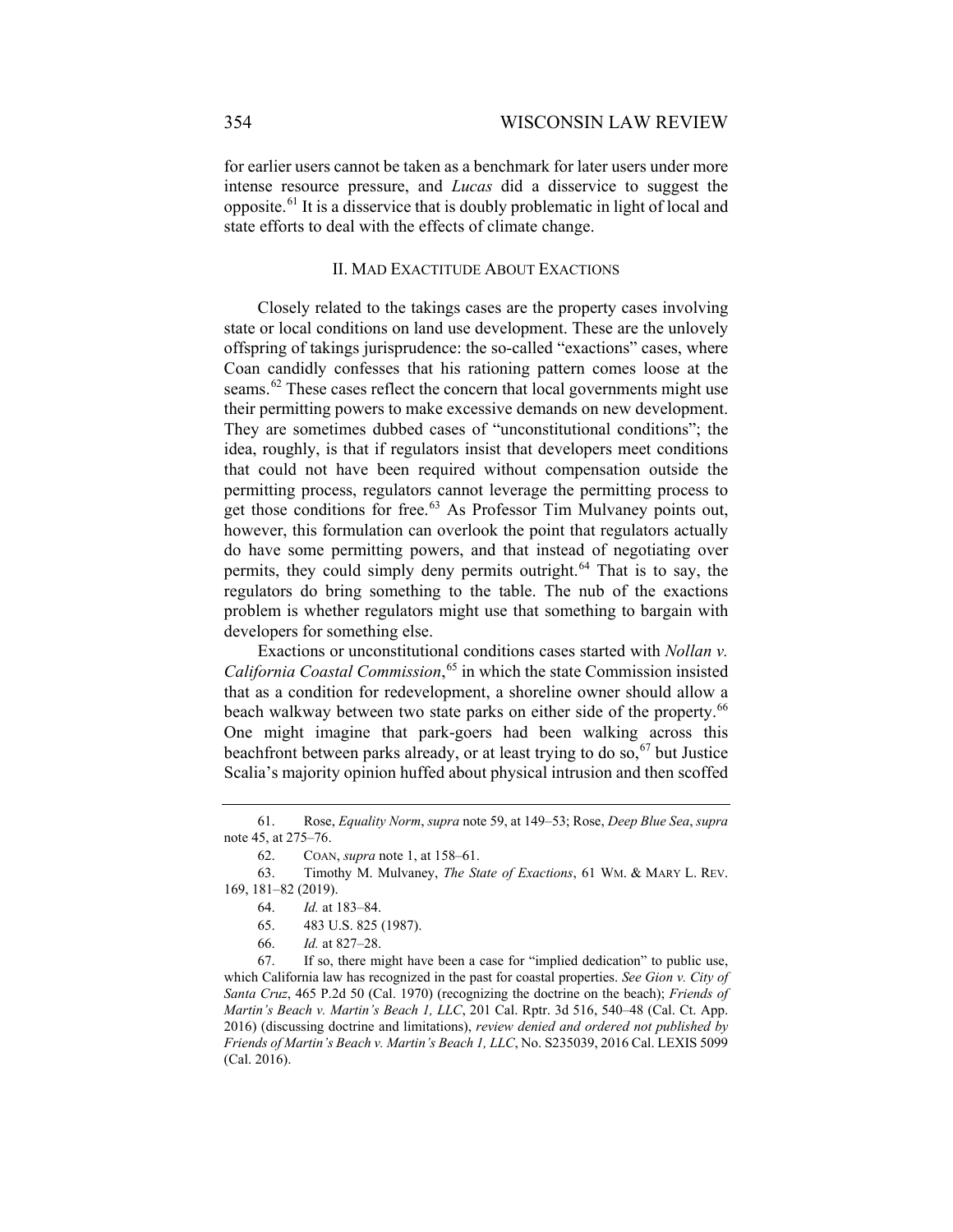at the idea put forward by the Commission, namely that the walkway would offset the new house's obstruction of the view of the ocean.<sup>[68](#page-12-0)</sup> The development condition, said the Court, had to have a "substantial nexus" to the purported harm to the public—that is to say, the condition had to be of a like kind with the claimed loss to the public.<sup>[69](#page-12-1)</sup>

A follow-up case came in *Dolan v. City of Tigard*, [70](#page-12-2) in which the city conditioned expansion of what sounded like a mom-and-pop plumbing store—in fact part of a well-known plumbing supply chain in the Portland, Oregon area—on dedicating some of her property for a greenway and bike path across the streamside back portion of the property.<sup>[71](#page-12-3)</sup> No, no, an unconstitutional condition, said the majority of the sharply divided Court.<sup>[72](#page-12-4)</sup> It was to no avail that the city, dutifully trying to satisfy the "nexus" requirement, had argued that the dedication was not only part of a floodplain protection plan but that the bike path also counterbalanced additional traffic expected from the store expansion. Well, maybe, said an obviously skeptical Justice Rehnquist for the 5-4 majority—but you have to prove it.<sup>[73](#page-12-5)</sup> Rehnquist himself may have thought that no reasonable person would substitute a ride on a bike for a ride in a nice warm car.

These cases impose on regulatory authority what Justice Brennan's *Nollan* dissent called an obsolete "standard of precision" and inappropriate "degree of exactitude."<sup>[74](#page-12-6)</sup> As such, they put substantial obstacles in the normal path of local planning and development control. *Nollan*'s demand that conditions be like-kind—disallowing walkways to offset a loss of view, or perhaps even bike lanes to offset expected increased auto traffic is out of line with the kinds of tradeoffs that routinely occur in local land use planning. No one believes any more that planners can see far into the future and concoct a set-piece plan to cover all the anticipated changes to a whole locality; instead, local officials at best follow a rolling plan, waiting for developers and others to come up with various schemes and then trying to adjust.<sup>[75](#page-12-7)</sup> The basic encounter between regulators and developers is the deal rather than the plan, as land use officials try to maintain a balance of amenities and services with economic growth. Thus, for example, New York City has long bargained for a kind of substitute performance, exchanging one kind of amenity for another; a "zoning

<span id="page-12-8"></span><span id="page-12-3"></span><span id="page-12-2"></span><span id="page-12-1"></span><span id="page-12-0"></span><sup>68.</sup> *Nollan*, 483 U.S. at 831–32 (holding a physical intrusion is a taking); *id.* at 836–37 (permit condition mismatched to view).

<sup>69.</sup> *Id.* at 837.

<sup>70.</sup> 512 U.S. 374 (1994).

<sup>71.</sup> *Id.* at 377–79.

<sup>72.</sup> *Id.* at 375, 396.

<sup>73.</sup> *Id.* at 392–96.

<sup>74.</sup> *Nollan*, 483 US. at 842–43 (Brennan, J., dissenting).

<span id="page-12-7"></span><span id="page-12-6"></span><span id="page-12-5"></span><span id="page-12-4"></span><sup>75.</sup> Carol M. Rose, *Planning and Dealing: Piecemeal Land Controls as a Problem of Local Legitimacy*, 71 CAL. L. REV. 837, 875–76 (1983) [hereinafter Rose, *Planning and Dealing*].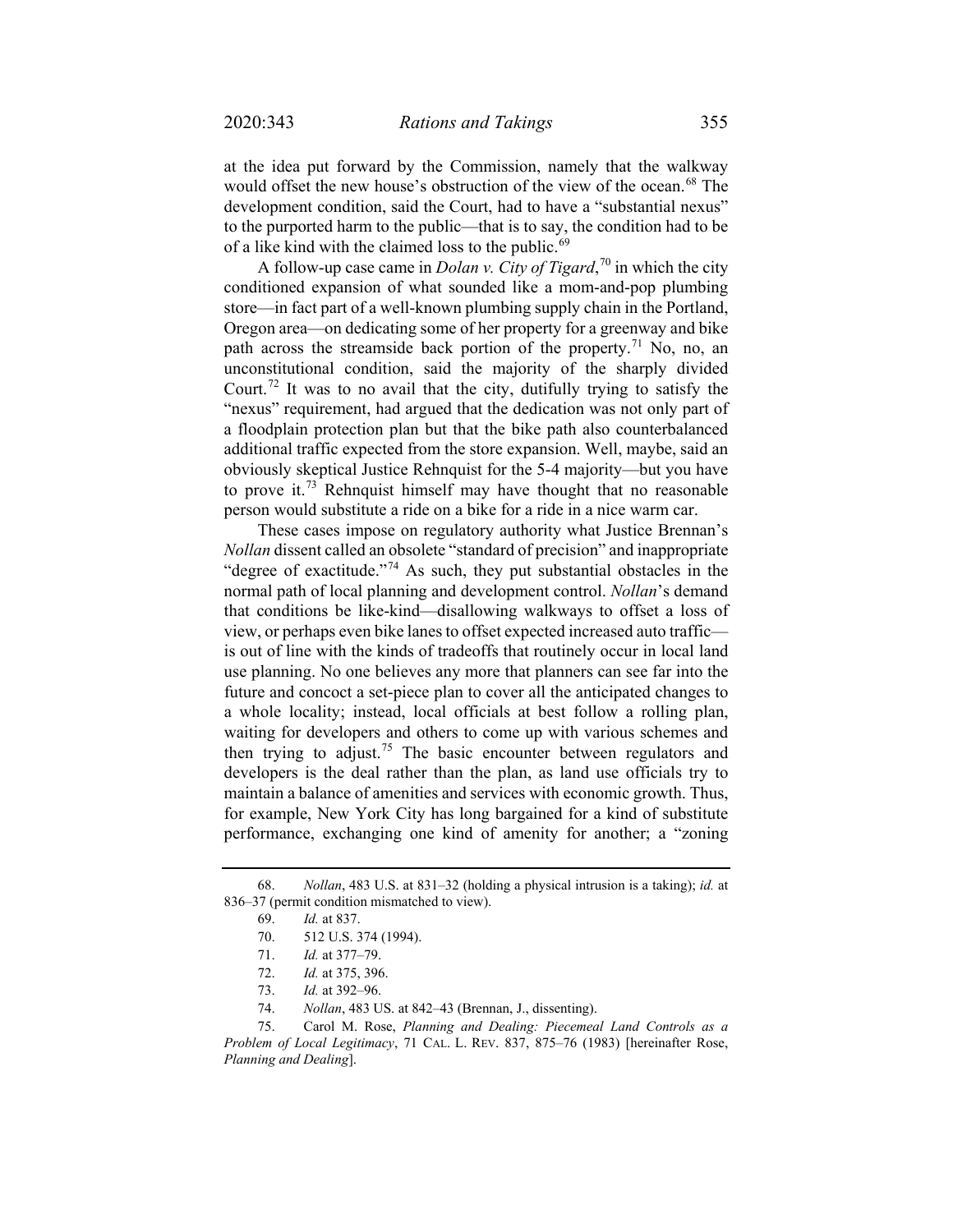bonus" might permit an extra story on a tower in exchange for a ground-level plaza or arcade.<sup>[76](#page-13-0)</sup> Similarly, planners have used another substitute performance device, transferable development rights or TDRs, to safeguard New Jersey's Pinelands region.<sup> $77$ </sup> The Court's demand for a "nexus" in *Nollan* threatened to narrow the trades that can go into these bargains. What is the nexus between an extra story and a plaza? What nexus connects a restriction in the Pinelands with zoning relaxation on a building elsewhere? The nexus requirement potentially undercuts local officials' ability to bargain for these kinds of substitute performances.

Aside from *Nollan*'s disruption of land use bargaining patterns, *Dolan*'s additional demand that land use regulators *prove* the nexus pushes a big chip to the developers' side of the table, especially when one considers the extensive planning consideration that had already gone into the City of Tigard's demand for a greenway and bike path. What more do local land use regulators have to do to prove the connection, and how many more expenses do they have to undertake?

The most egregious of these cases was yet to come, however, in *Koontz v. St. Johns Water Management District*. [78](#page-13-2) Here the Management District offered several proposals for offsets through which a developer might secure a permit for wetlands fill, including the possibility of paying for some wetlands elsewhere—whereupon the developer accepted none but filed suit instead.[79](#page-13-3) The Court's majority agreed with the developer that the case was one of unconstitutional conditions, but more than that, it implied that the District should not have brought up any possible tradeoff scenarios without meeting the nexus and proof requirements for each.<sup>[80](#page-13-4)</sup> As Justice Kagan pointed out, this demand interferes massively with local practice and could sufficiently intimidate regulators that they might simply deny the permit, without even attempting to find compromise tradeoffs.<sup>[81](#page-13-5)</sup>

A couple of questions: first, will these decisions halt everything? No, undoubtedly not; repeat players in local development will very probably arrive at compromise solutions with planners and regulators. Highly desirable localities, like Palo Alto, California, or Cambridge, Massachusetts, should be able to threaten to say no, just in order to achieve the conditions they want. Professor Mulvaney's recent study concluded

81. *Id.* at 631–34 (Kagan, J., dissenting).

<span id="page-13-0"></span><sup>76.</sup> Jerold S. Kayden, *Market-Based Regulatory Approaches: A Comparative Discussion of Environmental and Land Use Techniques in the United States*, 19 B.C. ENVTL. AFF. L. REV. 565, 568–69 (1992).

<span id="page-13-5"></span><span id="page-13-4"></span><span id="page-13-3"></span><span id="page-13-2"></span><span id="page-13-1"></span><sup>77.</sup> *See, e.g.*, Richard B. Stewart, *Models for Environmental Regulation: Central Planning Versus Market Based Approaches*, 19 B.C. ENVTL. AFFS. L.REV. 547, 556 (1992) (describing the Pinelands program in the context of tradable environmental rights programs).

<sup>78.</sup> 570 U.S. 595 (2013).

<sup>79.</sup> *Id.* at 600–02.

<sup>80.</sup> *Id.* at 599, 601–02, 611–12.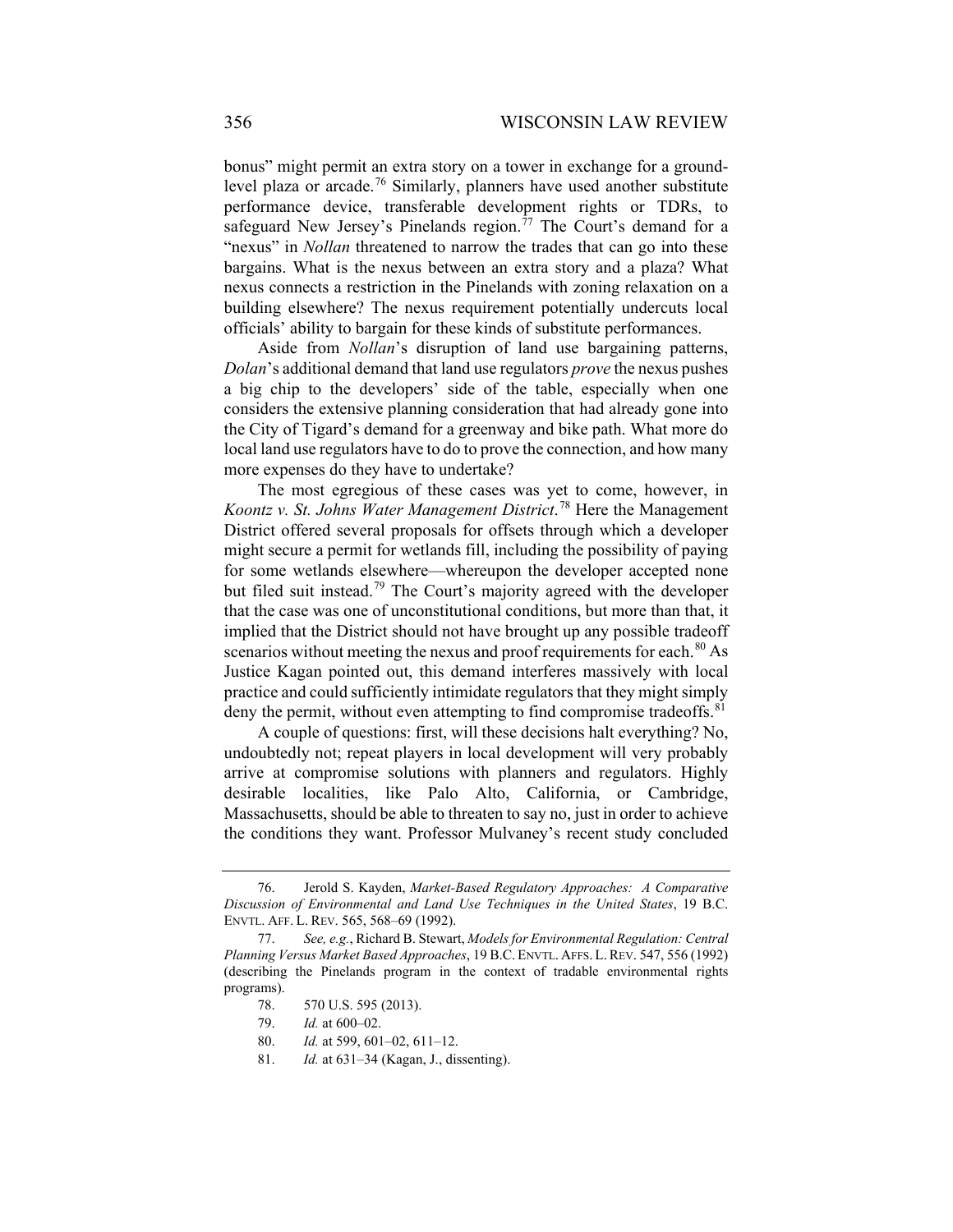that after five years, *Koontz*'s has had only marginal impact in federal courts so far. $82$  But it is inappropriate to suppose that an absence of litigation means that the Court's decisions make no difference to the bargaining process.[83](#page-14-1) In this area as in others, the parties bargain in the shadow of the law and tailor their bargaining demands in some measure to match their litigation chances—along with litigation costs. Palo Alto may get the conditions it wants, but one wonders about Bridgeport, Connecticut or Paterson, New Jersey, just to mention a few currently struggling communities.

There is of course a nagging second question: are there not in fact some instances of gross overreaching by local land use regulators? Of course, there are. Regulators may be tempted to stick new development disproportionately to provide local desiderata, as opposed to taxing their own residents; once again, the most desirable communities are those most likely to get away with it. The Court's exactions case, while more numerous than Coan's theory normally predicts, do seem to be following the other part of Coan's theory, that is, they seem to be searching for a big clunky doctrinal basis to curb local regulators' extortionist impulses. But even more than the physical invasion and total economic loss categories in the takings context, the exactions formulations leave a great residue of uncertainty, including questions on how money exactions might be distinguished from user taxes, and whether general legislation as well as individual permits might be treated as exactions. The big trouble, however, is that the exactions cases seem to be creating such devastating cannonades at extortionate bargaining that they effectively shut down bargaining altogether.

As a matter of substance, the Court's exactions or unconstitutional conditions cases not only hamstring local practice more generally, but they also impede local regulators from using one of the more creative ideas in contemporary regulatory practice, that of trade-offs or substitute performance. Local governments played a major role in developing the regulatory innovation of substitute performance, particularly in the idea of transferable development rights or TDRs mentioned above—that is, permitting the relaxation of some regulatory limits in exchange for substitute benefits in another domain.<sup>[84](#page-14-2)</sup> To be sure, TDRs can look like

<span id="page-14-3"></span><sup>82.</sup> Mulvaney, *supra* not[e 63.](#page-11-7)

<span id="page-14-1"></span><span id="page-14-0"></span><sup>83.</sup> Robin Kundis Craig, *Using a Public Health Perspective to Insulate Land Use Related Coastal Climate Change Adaptation Measures from Constitutional Takings Challenges*, 66 PLAN & ENVTL. L. 4, 4 (2014) (describing local governments' fear of the costs of takings litigation even if successfully defended).

<span id="page-14-2"></span><sup>84.</sup> *See* John J. Costonis, *The Chicago Plan: Incentive Zoning and the Preservation of Urban Landmarks*, 85 HARV. L. REV. 574, 577–79 (1972); *see also* John McLaughry, *The Land Use Planning Act: An Idea We Can Do Without*, 3 ENVTL. AFF. 595, 613–14 (1974) (proposing TDRs as an alternative to federally-supported zoning measures).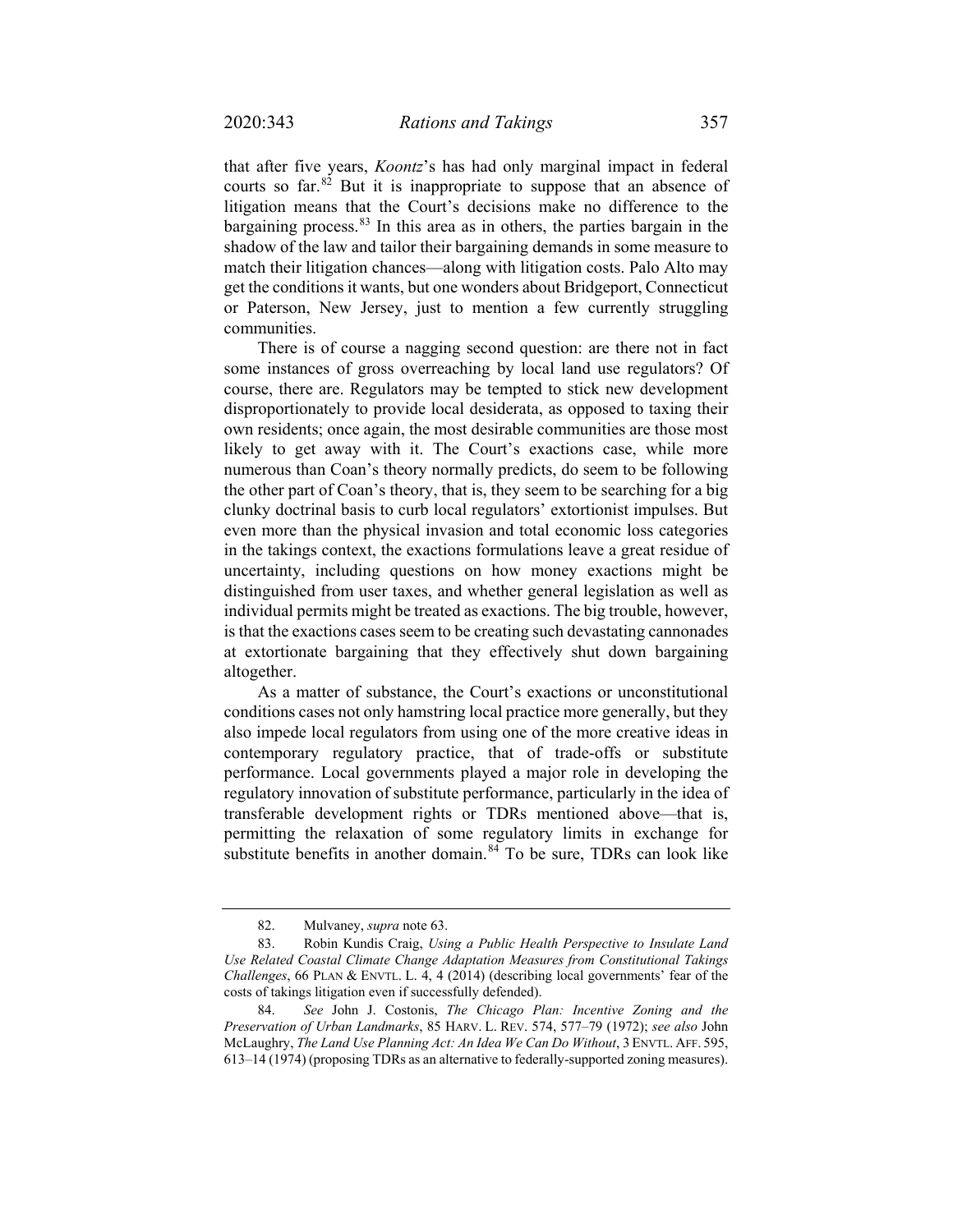funny money in local regulatory contexts, $85$  but their intellectual redemption came when they migrated to larger environmental control measures. That is particularly the case as the TDR idea morphed into tradable emission permits under the federal Clean Air Act Amendment of 1990. The Act's acid rain program is widely regarded as a leading example of emissions trading, providing greater flexibility and cost saving for the regulated parties by comparison to the old command-and-control regulations on air pollution.<sup>[86](#page-15-1)</sup> Now, however, at the local level, substitute performance is under siege because of the Court's ongoing assaults on bargaining tradeoffs.

By undercutting the bargaining process, the Court is adopting an exceedingly crude method to manage overreaching by local land use regulation. A more sensible approach would be to do what in fact most courts generally do: to ask whether the regulation exceeds the bounds of fairness, in light of the owner's reasonable expectations. $87$  Reasonable expectations should include the expectation that regulations change with circumstances, as argued above, as well as the expectation that land use bargains deploy substitute performance. The bargain is not an eye for an eye, as in like-kind regulatory demands, but rather a looser tit for tat weighing the local regulatory demands against the likely additional burdens from the new development in question, and considering the *marginal* costs of those burdens as opposed to *past averages*.

Fairness, reasonable expectations, and substitute performance all delineate a due process approach to development bargains, rather than the semi-prohibitionist approach that the Court seems to be struggling to define. Such an approach would diverge from Coan's recipe for big clunky guidelines; but then, the exactions cases have already diverged from that recipe by their sheer number of intrusions. Can U.S. courts manage a more flexible approach instead? Well, our own state courts generally can, even with some diversity of views, because they have considerably more experience with local land use issues. Coan's rationing analysis explains why the Supreme Court has never generated that experience. As to the lower federal courts, we are about to find out a great deal more about their capacities to manage local land use regulation, because the Supreme Court's latest salvo allows takings claimants to seek redress directly in

<span id="page-15-0"></span><sup>85.</sup> *See* Roderick M. Hills, Jr. and David Schleicher, *Building Coalitions Out of Thin Air: Transferable Development Rights and "Constituency Effects" in Land Use Law* J. LEGAL ANALYSIS (forthcoming), available at [https://papers.ssrn.com/sol3/papers.cfm?abstract\\_id=3504372](https://papers.ssrn.com/sol3/papers.cfm?abstract_id=3504372) (criticizing TDRs as compensation but seeing them as useful in building political constituencies for land use improvements).

<span id="page-15-2"></span><span id="page-15-1"></span><sup>86.</sup> *See, e.g.*, Richard E. Ayres, *The 1990 Clean Air Amendments: Performance and Prospects*, 13 NAT. RES. & ENVT. 379, 380–81 (1998) (describing acid rain emissions trading as a "resounding success").

<sup>87.</sup> Banner, *supra* note [46,](#page-8-7) at 186.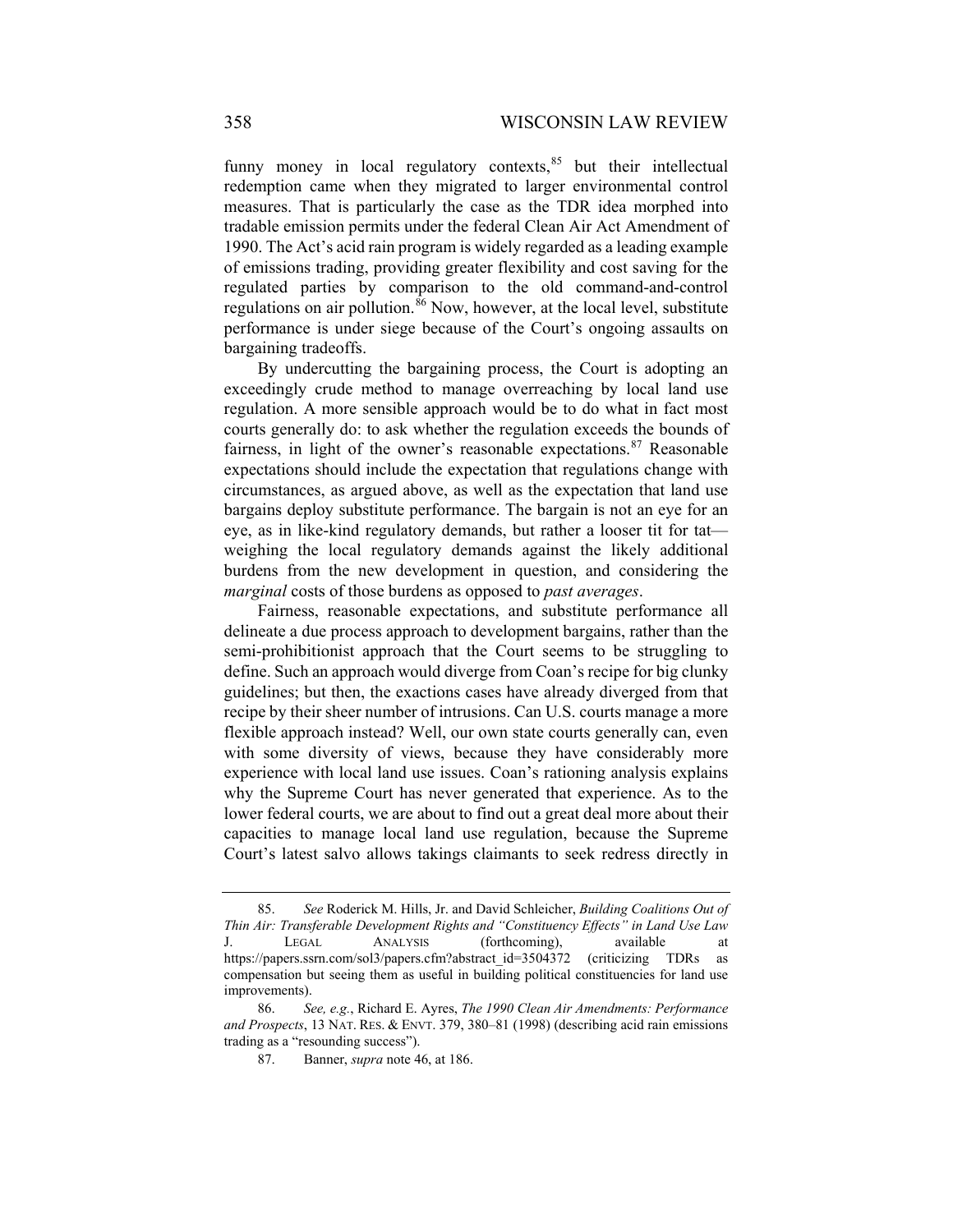federal courts, without first seeking state remedies.<sup>[88](#page-16-0)</sup> But in those federal courts, the prospects are rather bleak for flexible, well-informed and environmentally sensitive land use decisions.<sup>[89](#page-16-1)</sup>

# III. CONCLUSION: HOW COME THE COURT GIVES STATES AND LOCALS THE BACK OF ITS HAND?

I have confined my complaints to the Court's treatment of state and local regulation in takings and exactions cases, but if I had space, I would rail at length about some of the Court's Dormant Commerce Clause decisions. These often seem to me very closely related to the takings cases, showing much the same pattern of tolerance punctuated by cannonades that undermine state and local resource management, from wildlife $90$  to water $91$  to trash.<sup>[92](#page-16-4)</sup> Outside the environmental context, I could add some of the Court's decisions on the First Amendment (about adult entertainment) or Second Amendment (about gun ordinances).

So what is the reason for these casual dismissals of state and local regulatory authority? The best I can so is to come up with some guesses. Here are a few:

### *A. The Legacy of Civil Rights*

The long and abysmal record of many states and localities with respect to racial discrimination undoubtedly has left a lingering distrust of these levels of government. Most of the cases that I find most irksome have come in the last fifty years, in the aftermath of the civil rights activism of the 1960s and later, perhaps reflecting a more general view that state and local governments deserve little respect.

### *B. Blame the Federalist*

Madison's famous Tenth Federalist described how the national legislature would overcome petty faction sheerly by its size and diversity, with the clash of interests undermining the power of any one faction to

<sup>88.</sup> *Knick v. Township of Scott*, 139 S. Ct. 2162 (2019).

<span id="page-16-1"></span><span id="page-16-0"></span><sup>89.</sup> David A. Dana, *Not Just a Procedural Case: The Substantive Implications of Knick for State Property Law and Federal Takings Doctrine* 2 (Northwestern Pub. Law Research Paper No. 19-26, 2019), https://poseidon01.ssrn.com/delivery.php?ID=0620210040211201171100081181260290 9.

<span id="page-16-2"></span><sup>90.</sup> *Hughes v. Oklahoma*, 441 U.S. 322 (1979), overturning *Geer v. Connecticut*, 161 U.S. 519 (1986).

<sup>91.</sup> *Sporhase v. Nebraska*, 458 U.S. 941, 955 (1982).

<span id="page-16-4"></span><span id="page-16-3"></span><sup>92.</sup> *Fort Gratiot Sanitary Landfill, Inc. v. Mich. Dep't of Nat. Res.*, 504 U.S.353 (1992).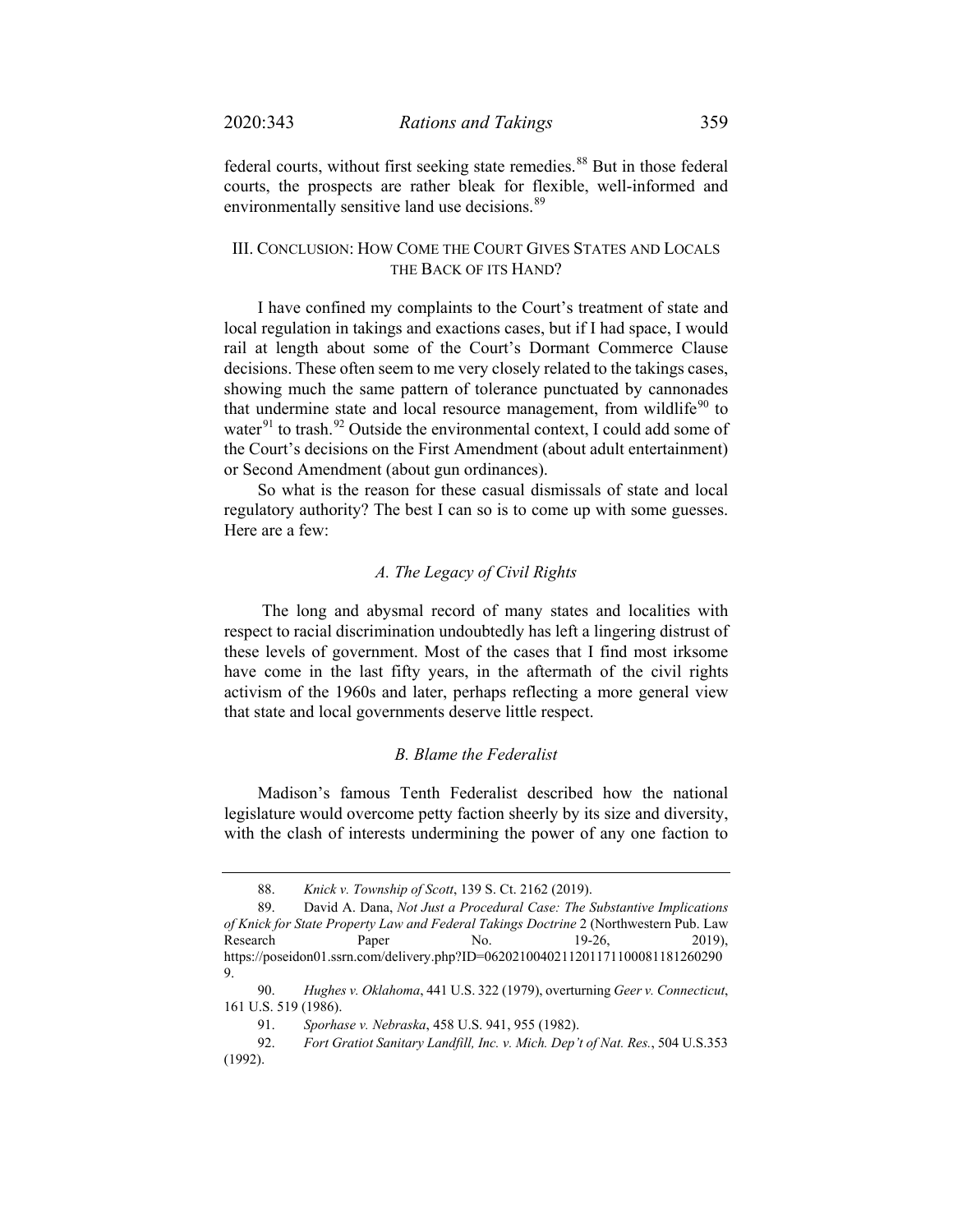impose its will on everyone else. Implicit in his analysis is a critique of state and local governments—too small and internally uniform to prevent factional domination.<sup>[93](#page-17-0)</sup> Quite a number of academics have echoed the Madisonian critique of sub-federal government, ignoring the point that the majority of modern states are as large and diverse as the entire nation in 1787, and more importantly ignoring that local governments have other sources of legitimacy, in what economic historian Alfred Hirschman called "voice" and "exit."[94](#page-17-1) Repeat the misleading Madisonian mantra enough times, perhaps, and a certain contempt for states and localities clouds the view from inside the Beltway, where of course the Court resides.

### <span id="page-17-4"></span>*C. The Property Rights Backlash*

Abortion was not the only issue roiling conservative Americans in the 1970s and later. What seemed to be an attack on property rights was another, epitomized in the failed effort to pass a national Land Use Planning Act in the early 1970s. The proposed act actually was not at all opposed to state-level land use control; it would have provided funds and institutional support to state governments' comprehensive planning efforts. But its purported threats to property rights created howls of objections over the several years in which Congress debated it.<sup>[95](#page-17-2)</sup> The Act survived only in fragmentary form like the Coastal Zone Management Act, but the opposition has lived on quite robustly, in a property-rights movement that one set of authors has called the "Takings Project."<sup>[96](#page-17-3)</sup> That project includes conservative think tank participation in several of the cases described above. State and local land use regulations are among the

<sup>93.</sup> THE FEDERALIST No. 10 (Madison).

<span id="page-17-1"></span><span id="page-17-0"></span><sup>94.</sup> I have called this Federalist-based critique a pattern of "localism-bashing." *See* Carol M. Rose, *Takings, Federalism, Norms*, 105 YALE L.J. 1121, 1131–33 (1996) [hereinafter Rose, *Takings, Federalism, Norms*] (reviewing WILLIAM A. FISCHEL, REGULATORY TAKINGS: LAW, ECONOMICS, AND POLITICS (1995)); *see also* Rose, *Planning and Dealing*, *supra* note [75,](#page-12-8) at 882–87 (describing alternatives to the Federalist for sources of local legitimacy). The population of the United States in 1787 is estimated at 3.9 million. *See* Nat'l Constitution Ctr., *How Things have Changed in Philadelphia Since the 1787 Convention*, CONSTITUTION DAILY (May 25, 2016), <https://constitutioncenter.org/blog/how-things-have-changed-since-1787/> [https://perma.cc/ZY99-QU58]. Estimated figures for 2019 state population place twentyseven states at over four million and thirty-four at over three million, with two more coming

in at just under three million. *See US States-Ranked by Population 2020*, WORLD POPULATION REVIEW, <http://worldpopulationreview.com/states/> [https://perma.cc/28FN-LUL8].

<span id="page-17-2"></span><sup>95.</sup> *See, e.g.*, McLaughry, *supra* note [84,](#page-14-3) at 595–96, 599–600, 618–19 n.3 (describing opposition to the proposed Act's supposed invasions of private property rights).

<span id="page-17-3"></span><sup>96.</sup> Douglas T. Kendall & Charles P. Lord, *The Takings Project: A Critical Analysis and Assessment of the Progress So Far*, 25 B.C. ENVTL. AFF. L. REV. 509, 539– 45 (1998).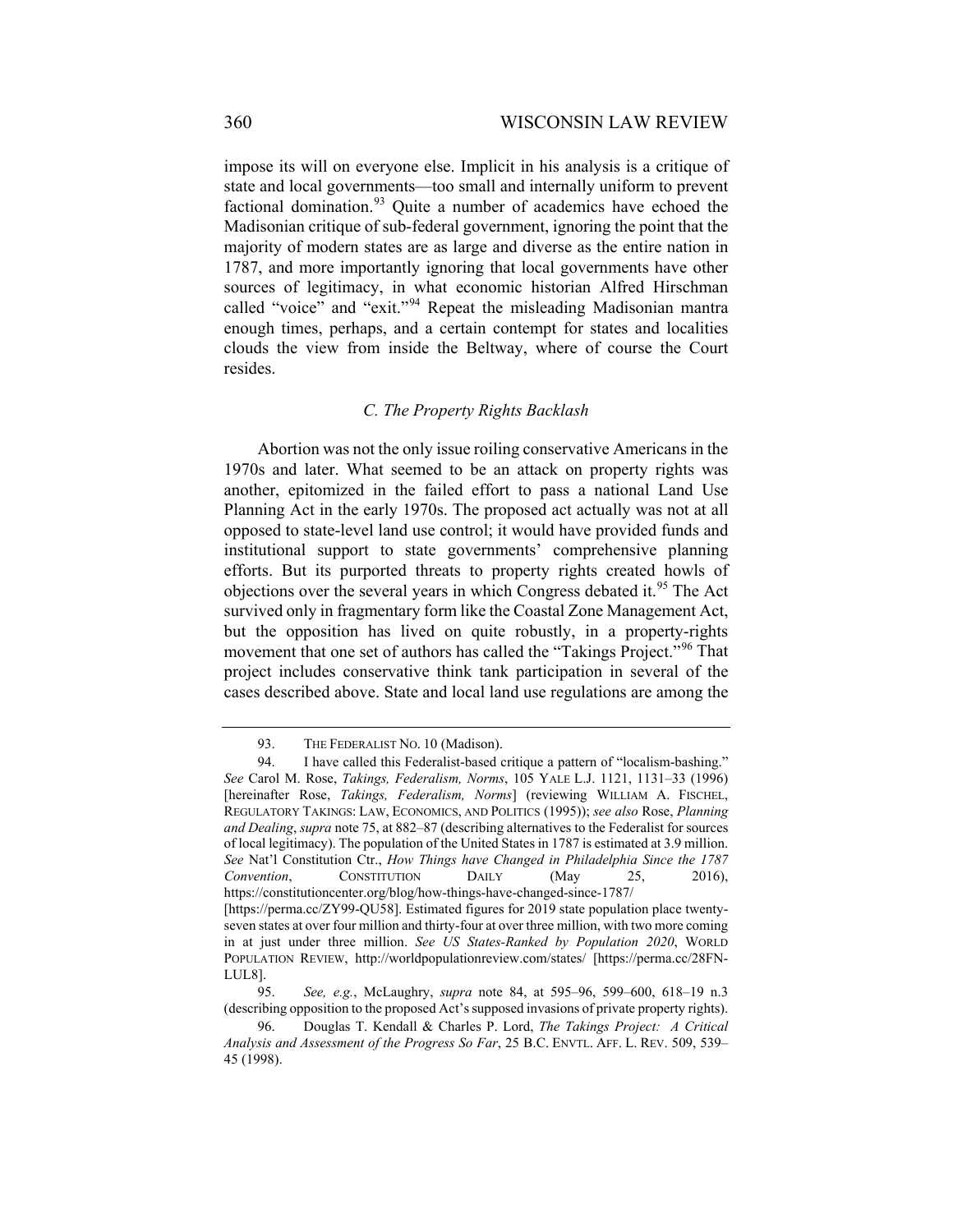chief targets, and property rights proponents like the Pacific Legal Foundation are repeat players to an increasingly conservative Supreme Court.

# *D. Exhaustion*

There is only one federal government, but there are fifty state governments, and according to Wikipedia, there are 89,004 local governments. The latter figure includes special districts, but simplifiers will be happy to know that the figure is down from the 89,476 reported in 2007. Nevertheless, that is rather a lot, to put it mildly. These numbers feed what one might call the Beltway Bias, which leads academics to disregard states and local governments, and instead to zero in on national solutions to almost any issue. Perhaps something of the same attitude affects the members of the Court: there are just too many of these dinky jurisdictions to pay close attention to their efforts.

Which if any of these factors explains the Court's cavalier decisionmaking with respect to state and local land use and resource regulation? I am on record as blaming the second factor, the *Federalist* fixation, which treats state and local efforts with suspicion,  $97$  but Coan's book argues persuasively that the fourth factor, exhaustion, must be a part of the picture. The exhaustion factor explains why the Court never gains the experience that might generate more nuanced decisions, and that factor, together with the others, explains the Court's distaste for bothering.

The Court, then, confines its approach to local land use issues to hands-off on the one hand or blunderbuss on the other. My objections chiefly fault the blunderbuss decisions, and if Coan is right, the only alternative is hands-off. But in an era of federal gridlock, and in which the only serious environmental initiatives appear to be coming from state and local sources, perhaps hands-off is preferable.

It is notable that in one takings area, that of classic eminent domain takings of title, the Court has actually taken the hands-off approach consistently. In the last few decades, the most contentious issue has been the use of eminent domain for what is called "economic development," which usually involves involuntary sales and transfers from one private owner to another private party for the sake of some larger planned project. Here, over several vociferous dissents, the Court has refrained from interfering, however unpopular and misguided some state and local eminent practices have proved to be.<sup>[98](#page-18-1)</sup>

<span id="page-18-0"></span><sup>97.</sup> Rose, *Takings, Federalism, Norms*, *supra* note [94,](#page-17-4) at 1131–33; Rose, *Planning and Dealing*, *supra* note [75,](#page-12-8) at 882–997.

<span id="page-18-1"></span><sup>98.</sup> *Kelo v. City of New London*, 545 U.S. 469 (2005); *Haw. Hous. Auth. v. Midkiff*, 467 U.S. 229 (1984); *Berman v. Parker*, 348 U.S. 26 (1964); *see also* Thomas W.